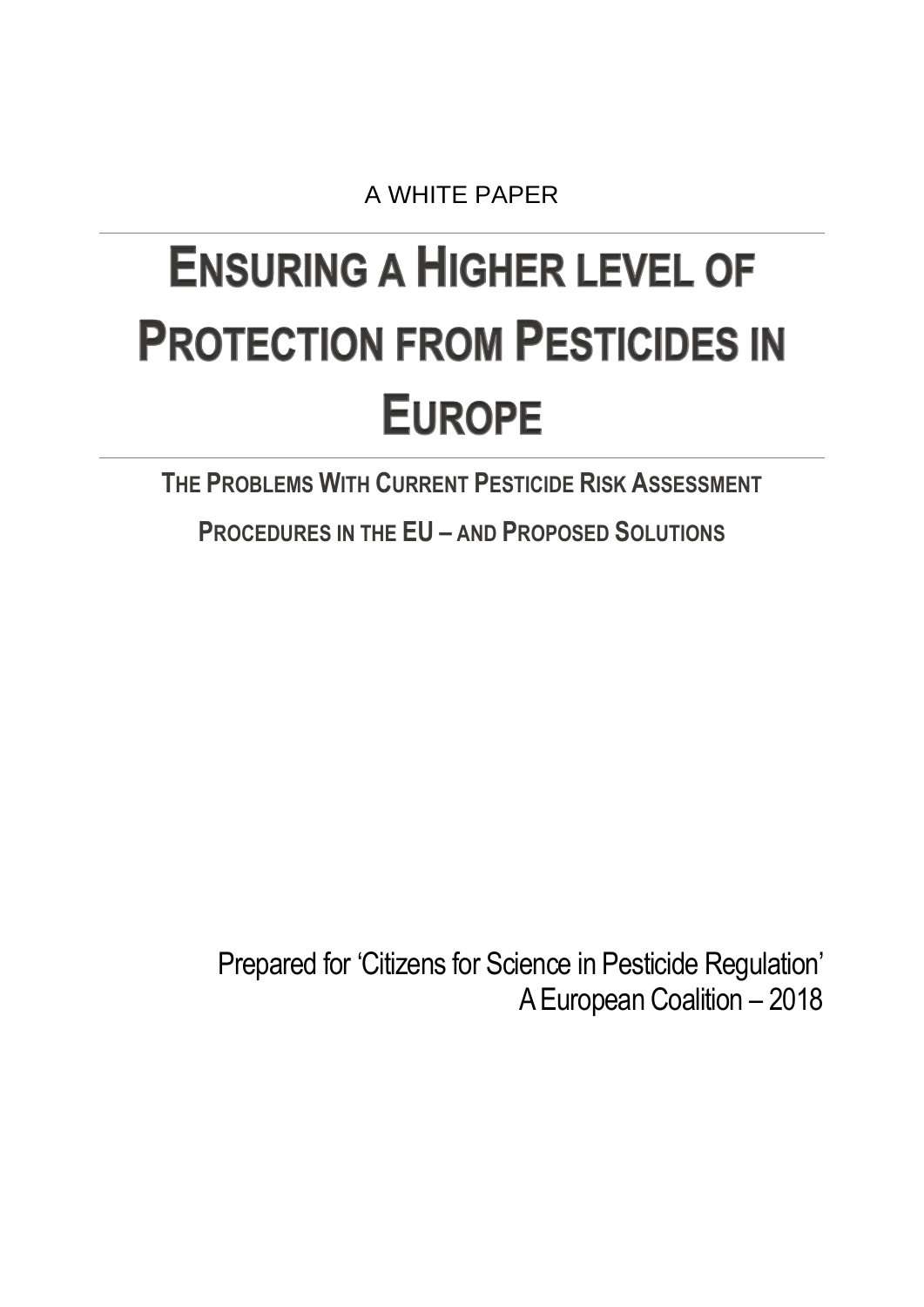## Table of Contents

|    |      | SHORTFALLS OF THE CURRENT EU PESTICIDE RISK ASSESSMENT AND PROPOSED SOLUTIONS ------------------- 10 |  |
|----|------|------------------------------------------------------------------------------------------------------|--|
| 1. |      |                                                                                                      |  |
|    | 1.1. | Safety testing for risk assessment is carried out by the company that stands to profit from a        |  |
|    |      |                                                                                                      |  |
|    | 1.2. |                                                                                                      |  |
|    | 1.3. |                                                                                                      |  |
|    | 1.4. | People who carry out the pesticide evaluation in EFSA and national authorities continue to           |  |
|    |      |                                                                                                      |  |
|    | 1.5. |                                                                                                      |  |
|    | 1.6. | There is a reported shortage of independent experts to carry out risk assessment---------- 19        |  |
|    | 1.7. | Current risk assessment policies prioritize industry interests, rather than human and animal         |  |
|    |      |                                                                                                      |  |
|    | 1.8. | Industry evaluates and prepares its own risk assessment methodologies ---------------------22        |  |
|    | 1.9. |                                                                                                      |  |
| 2. |      |                                                                                                      |  |
|    | 2.1. |                                                                                                      |  |
|    | 2.2. | Incomplete dossiers and assessment reports are wrongly accepted --------------------------------27   |  |
|    | 2.3. | Harmful pesticides continue to be authorised in the EU without restrictions --------------------28   |  |
|    | 2.4. | In some cases, the RMS takes the applicant's assessment of the evidence at face value-29             |  |
|    | 2.5. | Peer-reviewed scientific literature is used in a limited, biased, and unintegrated way-------29      |  |
|    | 2.6. | Scientific evidence for adverse effects is frequently dismissed for unscientific and non-            |  |
|    |      |                                                                                                      |  |
|    | 2.7. |                                                                                                      |  |
|    | 2.8. |                                                                                                      |  |
|    | 2.9. |                                                                                                      |  |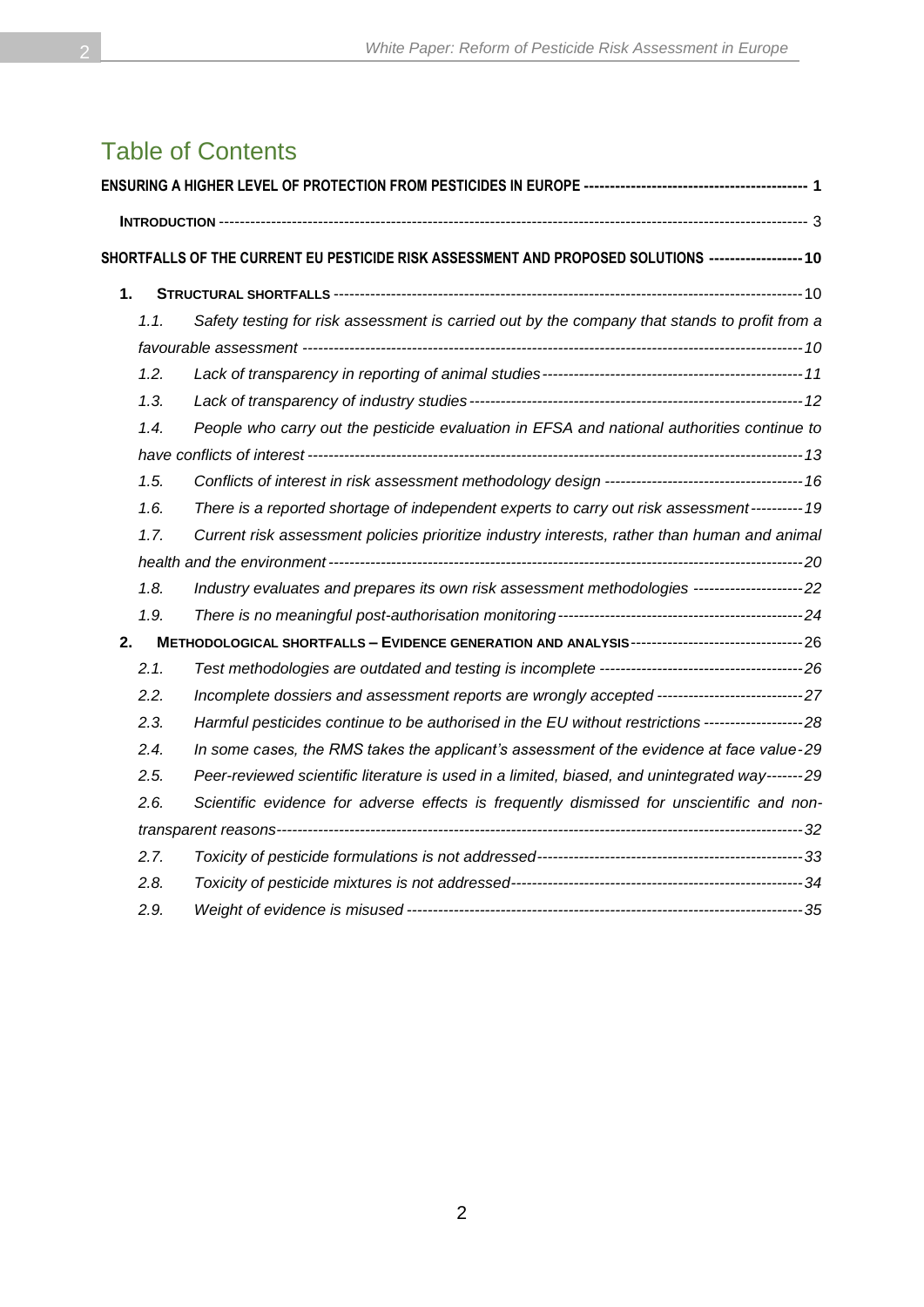#### <span id="page-2-0"></span>**Introduction**

The current model of pesticide risk assessment that determines the approval of pesticide substances in European Union (EU) is problematic, as it fails to prevent the use of harmful chemicals in the production of our food. These chemicals not only place farmers' health at risk, but also that of residents, wildlife, ecosystems, and consumers, since pesticides contaminate the environment as well as our food. However, the agribusiness industry has become such a profitable sector that evidence on the effects of pesticides on workers, consumers, the general population, animals, and the environment is often overlooked to protect the interests of the market and its economic operators, such as manufacturers, importers, exporters, traders, industries marketing pesticide products, and downstream industries. On a political level, the pesticide industry benefits from a situation where current short-term economic imperatives pressure EU farmers into keeping these products in use. If EU farmers decide to stop using certain pesticides, they may be 'punished' during their transition by the marketplace, as they will be competing with farmers in non-EU countries who continue using these chemicals. EU farmers should be able to improve their practices without being penalized for doing so.

Pesticides are biologically active substances that are designed to poison living organisms (the target pests). Due to their toxic properties, pesticides are only approved for use after the producer has demonstrated that they are "safe" for humans and the environment, under realistic conditions of use. Assertions of the "safety" of pesticides at the European Union level are based largely on predictions and modelling tools. "Safety" is therefore not demonstrated, but presumed. For example, doses to which most people are exposed on a daily basis are not directly tested for safety. Instead, the safety of these typically low doses is extrapolated from higher doses stated not to cause specific adverse effects in industry-sponsored animal studies (e.g. with rodents). Doses 10 or 100 times lower are then assumed to be safe for humans and other species, without actually being tested. This is of concern, since current scientific knowledge shows that exposure to chemicals, particularly during the early life stages, at low environmental doses may trigger alterations in the hormone, nervous or immune system, leading to dysfunction and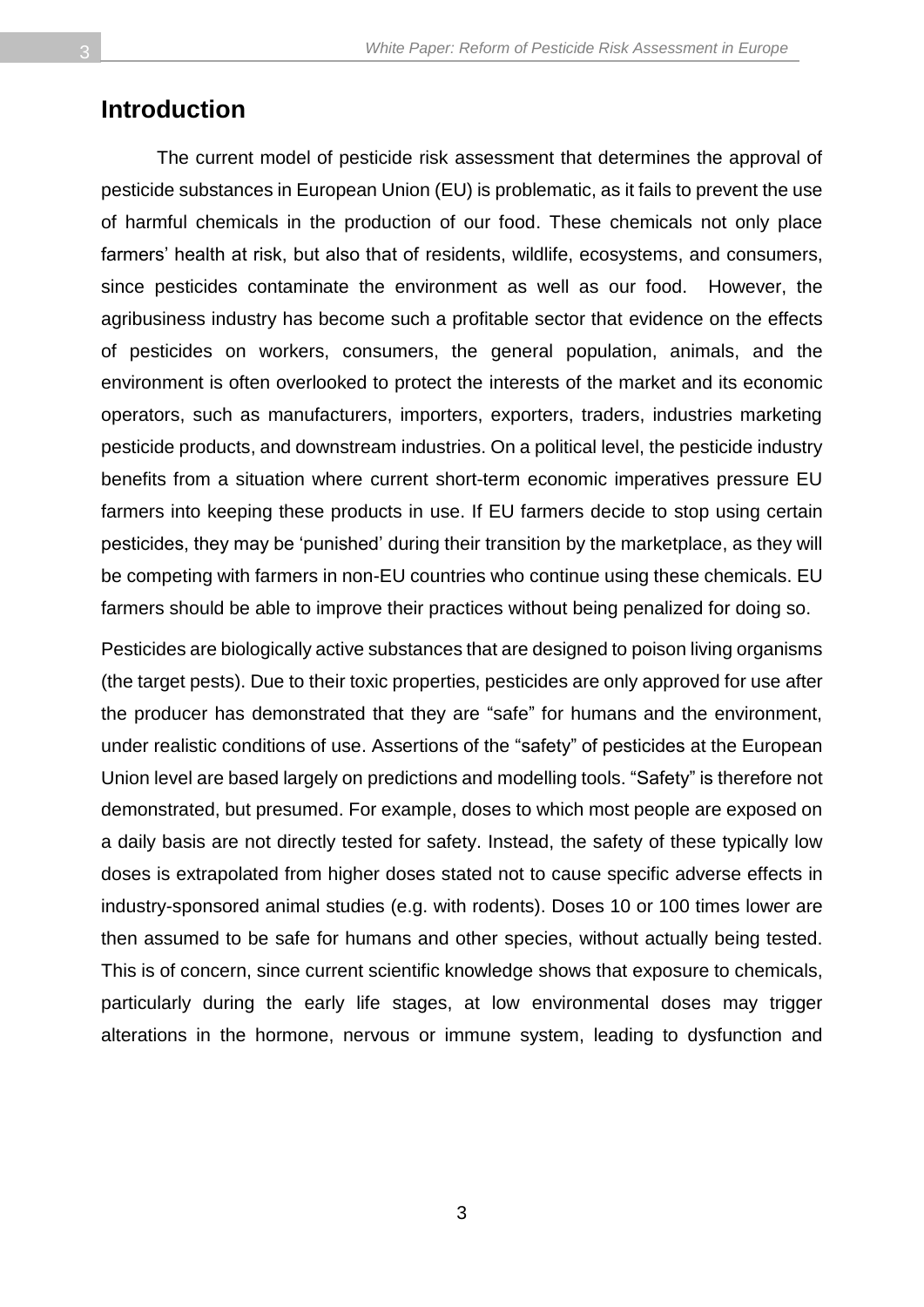disease later in life – even though these effects are not evident at the higher doses that are tested for regulatory approvals.<sup>1,2</sup>

The authorisation of pesticide active ingredients and the placement of pesticide products on the market in the EU are governed by Regulation (EC) 1107/2009 (Box 1).

Decisions to authorise the use of pesticides are based mainly on a risk assessment of the active ingredient(s) and not on the whole pesticide product. The risk assessment is conducted with reference to a set of studies that must include studies of mammalian toxicity, ecotoxicity, metabolism, and production of potentially toxic metabolites, as well as models to predict the compound's environmental concentrations and an estimate of a safe level of exposure for workers, consumers, and others. The assessment must, in theory, also include studies from the scientific peer-reviewed open literature on the active ingredient and its metabolites.

The authorisation procedure for a new pesticide active substance starts when the applicant – the company that has commercial interest in placing the substance on the market – submits an "application" (dossier) with the required data (sometimes up to 100,000 pages, as in the case of glyphosate) initially to a Member State of its choice (called the Rapporteur Member State or RMS for short) and to the European Commission. The RMS then provides an assessment. For renewals, the Commission, not the applicant, distributes the dossiers on pesticide active substances to the Member States on the basis of a country quota<sup>3</sup>. Most of the data in the dossiers are produced by pesticide companies and their contracted laboratories and are unpublished.

<sup>1</sup> Myers JP et al (2016). Concerns over use of glyphosate-based herbicides and risks associated with exposures: a consensus statement. Environmental Health 15:19. [https://doi.org/10.1186/s12940-016-](https://doi.org/10.1186/s12940-016-0117-0) [0117-0](https://doi.org/10.1186/s12940-016-0117-0)

<sup>2</sup> Vandenberg LN et al (2012). Hormones and endocrine-disrupting chemicals: Low-dose effects and nonmonotonic dose responses. Endocr Rev 33(3): 378-455.

<sup>3</sup> PEST Committee (2018). EU authorization procedure for pesticides – application for approval of active substances and draft assessment reports: Preparatory questions with answers by Prof Dr Hensel, BfR. PEST Committee Meeting of 15 May 2018.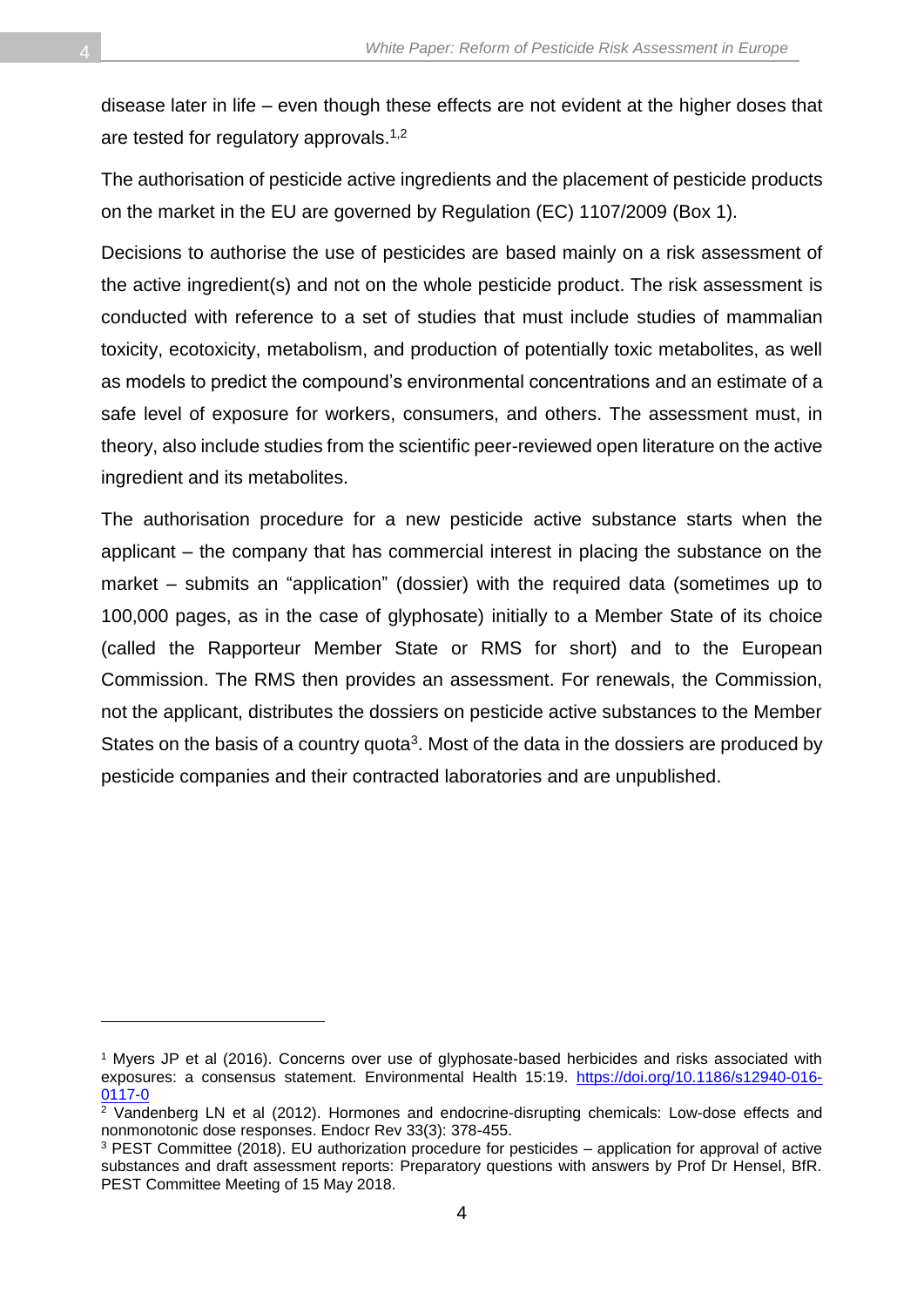#### **Box 1: Regulation 1107/2009 and hazard-based cut-off criteria**

The purpose of Regulation 1107/2009 is "*to ensure a high level of protection of both human and animal health and the environment*" and, in parallel, to safeguard "*the competitiveness of Community agriculture*". Recognising that some population groups are more susceptible to pesticide exposure than others, it calls for particular attention to be paid "*to the protection of vulnerable groups of the population, including pregnant women, infants and children*". It emphasises that the precautionary principle must be applied when there is a potential risk in the authorisation of a pesticide substance, even if there is no scientific consensus on the issue (recital 8).

According to the regulation, an active substance shall be approved if "*in the light of current scientific knowledge*" it fulfils certain approval criteria and if it is expected that plant protection products containing the active substance and residues found in food and the environment will have no harmful effects on humans, animals, the environment and its ecosystems (Article 4.1).

The criteria for authorisation are based on the hazardous properties of the substance – the potential for the substance to cause certain serious diseases – and are therefore hazard-based. According to Annex II of the regulation, "an active substance, safener or synergist" cannot be approved if it is carcinogenic, mutagenic, toxic to reproduction, or endocrine disruptive for humans. For the environment, it cannot be a POP (persistent organic pollutant), PBT (persistent, bioaccumulative, and toxic), endocrine disruptive to non-target organisms or toxic to bee colonies. These are known as hazard "cut-off" criteria because if the substance has any of these properties, as revealed in scientific tests, it must be automatically banned. However, in certain cases, "derogations" are permitted.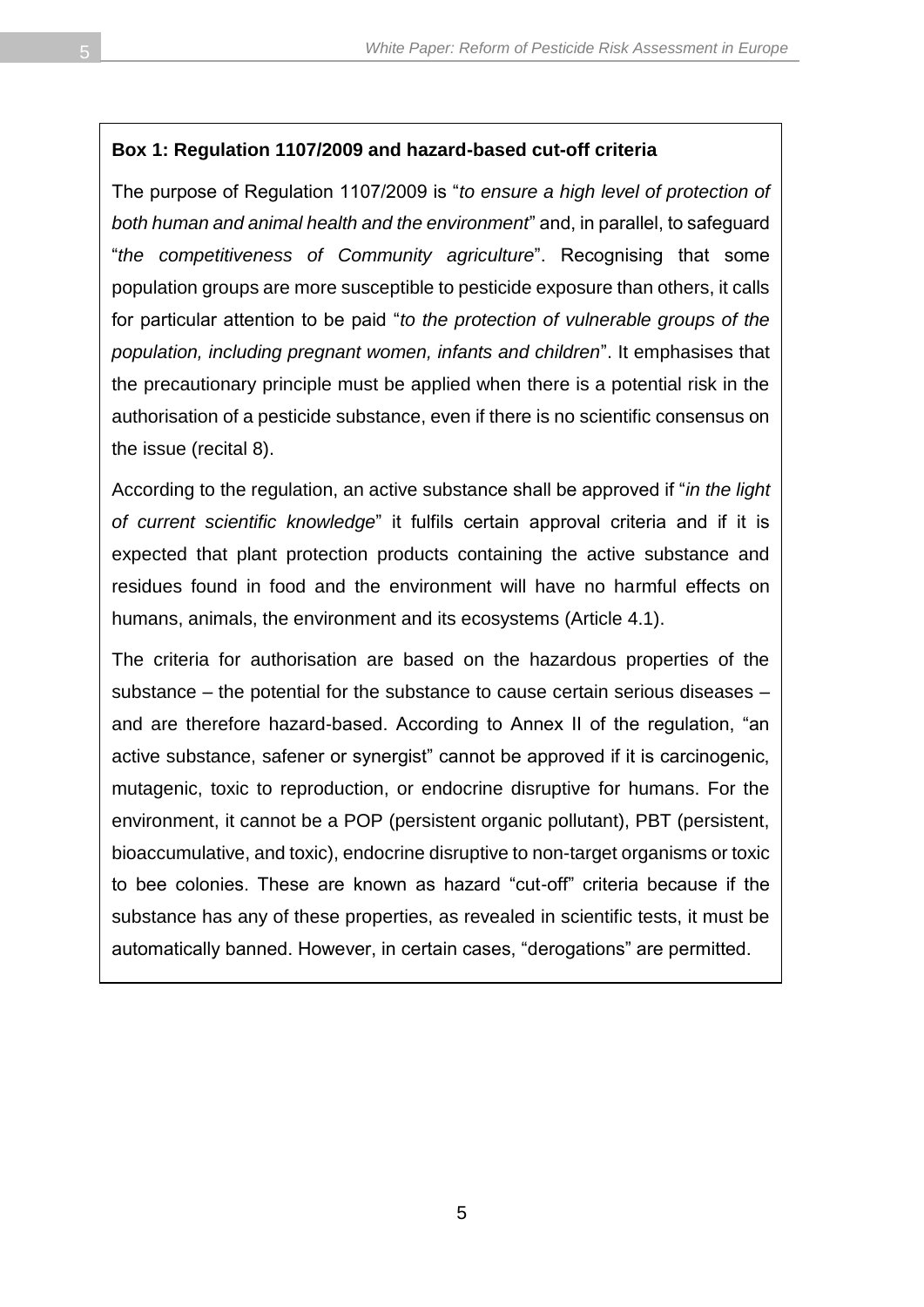#### **Box 1:** *continued*

The regulation addresses other toxic effects as well, such as the ability of the substance to cause neurotoxicity or immunotoxicity during the early life stages of mammalian development, or other critical effects of "particular significance". However, these are not treated as "cut-offs" and therefore authorisation can be permitted with certain restrictions (for detailed information refer to Annex II, point 3, Reg. 1107/2009).

The hazard-based pesticide regulation resulted from a trialogue agreement between the European Parliament, European Council, and European Commission. The three parties recognised that hazard cut-off criteria are necessary to protect public health and the environment from serious harm. A study requested by the European Parliament's Committee on the Environment, Public Health and food Safety in 2008<sup>i</sup>, before the adoption of the regulation, concludes on the importance of the cut-off criteria:

- *Hazard-based cut-off criteria are justified where a preventive approach is needed*. The absence of evidence from epidemiology studies does not equate to absence of effects. Accumulation of firm evidence can take many years, due to the long latency periods between low-level exposures and some health impacts. In the absence of such evidence and where negligibility of exposure cannot be assured, hazard-based criteria are important tools for prevention.
- *The proposed cut-off criteria reflect the seriousness of associated health effects*. The health impacts associated with low-level chronic pesticide exposure are serious. The cut-off criteria reflect this and address the increasingly strong emerging evidence that certain chemicals can interact with the physiological systems of living organisms.

<sup>i</sup>The benefits of strict cut-off criteria on human health in relation to the proposal for a regulation concerning plant protection products. Milieu Ltd, European Parliament, Policy Department Economic and Scientific Policy, IP/A/ENVI/ST/2008-18.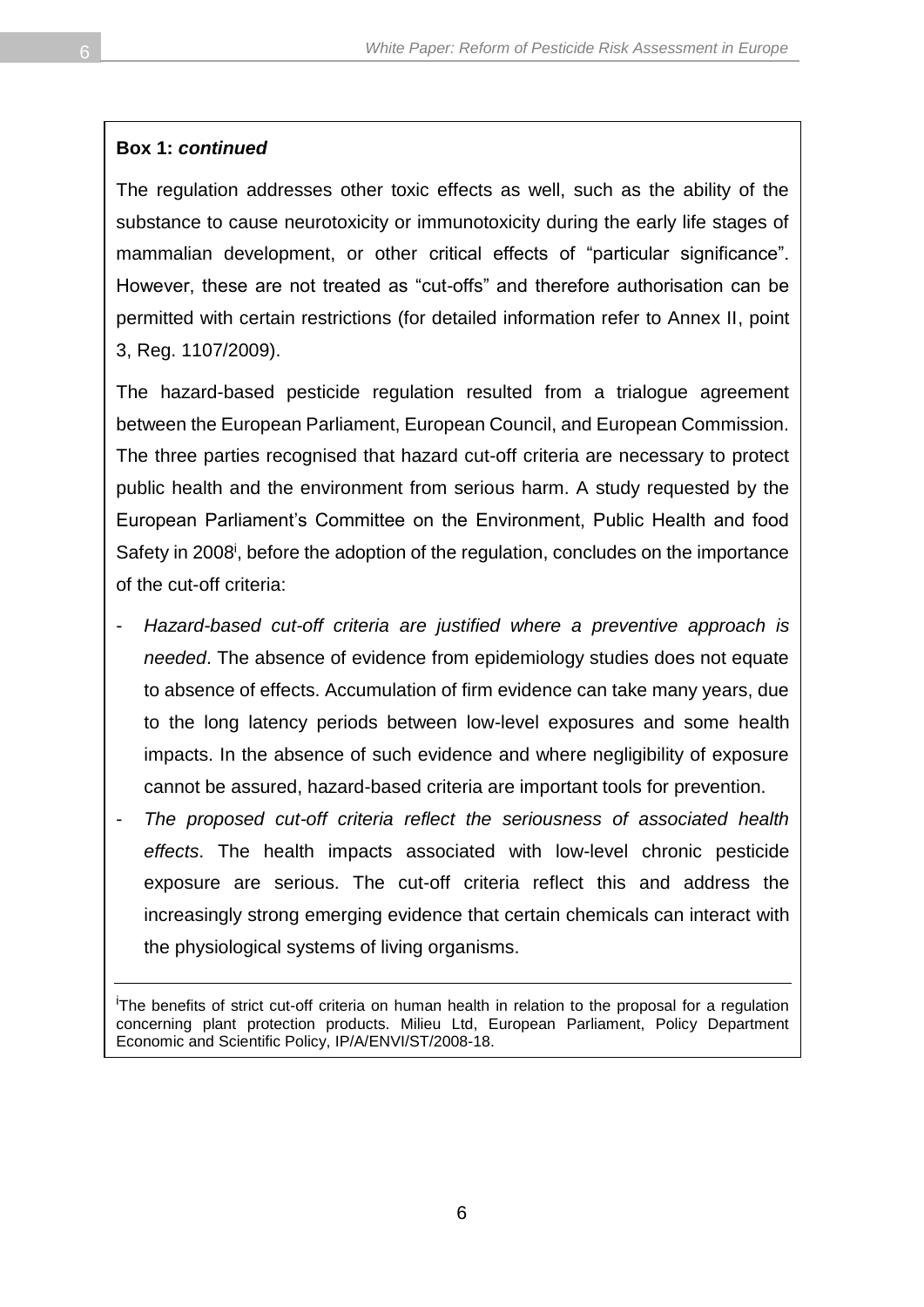For previously approved active substances for which renewed approval is requested, the application must be submitted at least three years before the expiration of the previous approval. The application is sent to a co-rapporteur Member State as well. A copy is also sent to the European Food Safety Authority (EFSA) and to other Member States.

The role of the RMS is to assess the completeness and admissibility of the dossier, the applicant's requests to keep certain information confidential, and finally whether the dossier fulfils the approval criteria (Reg. 844/2012). This process involves communication exchanges with the applicant and where necessary also with EFSA and the Member States.

Due to the size of the application, RMS do not have the capacity to go through every individual study, let alone to examine the original (raw) data of each one to confirm the applicant's interpretation of the data. Furthermore, evaluation of these dossiers requires diverse types of scientific expertise. Ideally, they should be assessed by a diverse group of qualified experts – which, however, is rarely the case.

Once it has finalised its assessment, RMS submits its draft or renewal assessment report (DAR or RAR) with its recommendations to the EU Commission and EFSA<sup>4</sup>. EFSA starts a peer review of the assessment by sharing it with the applicant, with Member States, and subsequently with the public, requesting comments by a specified deadline. EFSA staff collect all comments (including EFSA's own) and invite the applicant to respond. EFSA then asks the RMS to review the applicant's responses to check that the comments have been addressed and that there are no remaining information gaps. During this process, EFSA may organise teleconferences, expert groups, or expert consultations. Subsequently EFSA adopts a conclusion on whether the active substance is expected to meet the approval criteria set out in Reg. (EC) 1107/2009. EFSA then communicates its conclusion to the applicant, Member States, and the EU Commission, giving the applicant some time to respond. Finally, EFSA publishes its opinion.

In many cases, EFSA's opinion includes a list of data gaps and/or concerns. If these data gaps cannot be resolved in a short period of time, they are requested to be submitted by a later date as "confirmatory information". Under the current legislation, any concerns,

<sup>4</sup> EFSA is a European agency funded by the European Union that operates independently of the European legislative and executive institutions (Commission, Council, Parliament) and EU Member States.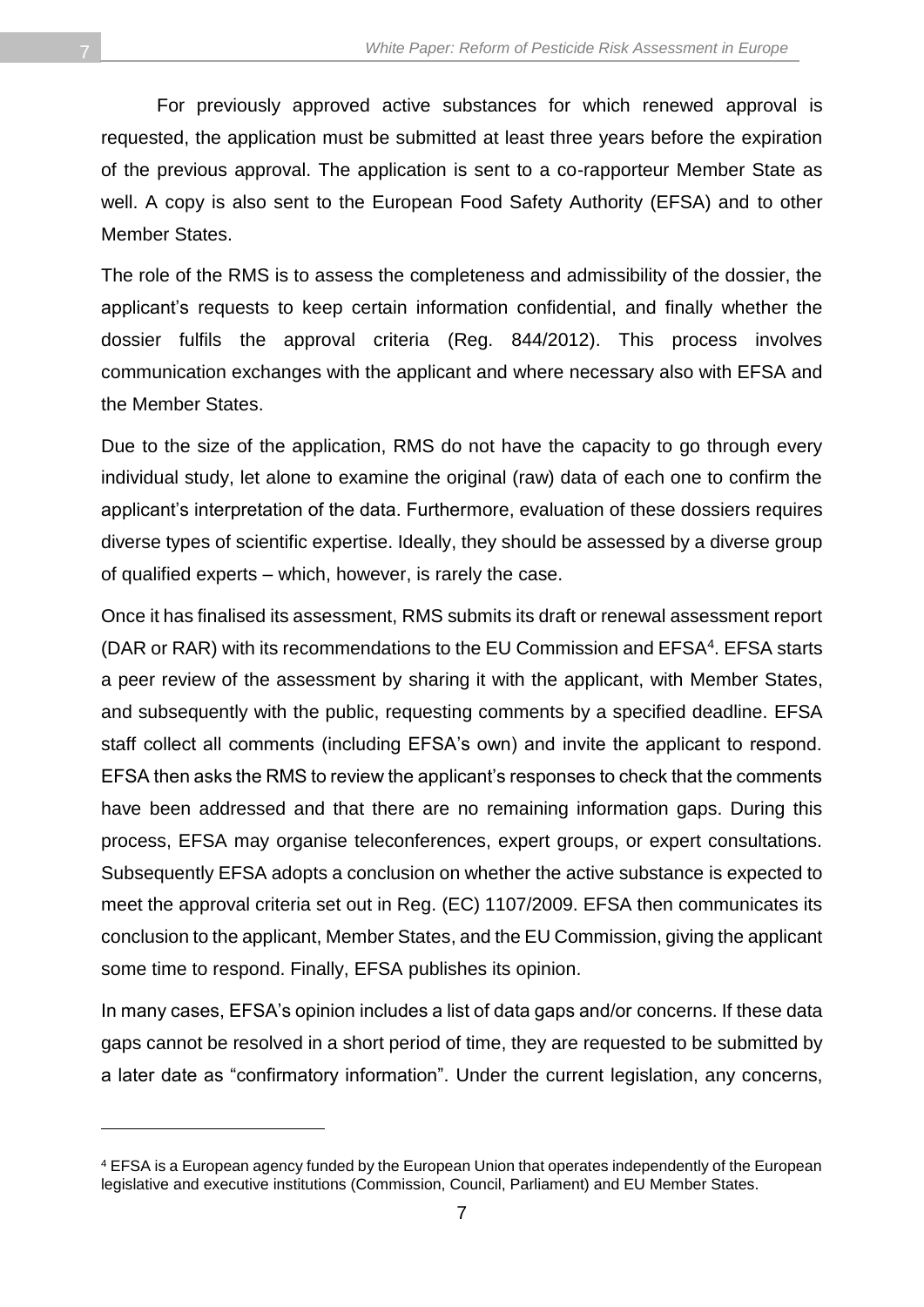especially a "critical area of concern", should lead to a non-approval. However, in many cases, the area of concern is left to individual Member States to decide on, in their national authorisations.

Following EFSA's opinion, the EU Commission presents a review report and draft regulation, in most cases including the obligation for the applicant to submit confirmatory information in a few years' time, to the Standing Committee on Plants, Animals, Food and Feed (SCoPAFF), consisting of representatives of Member States. The final decision is taken by this committee.

The company's delivery of the confirmatory information is often delayed. In many cases, no experimental data are provided, but reasoning and speculation are sent instead, which then typically results in the authorisation of those pesticides without the outstanding data gaps having been filled and/or with the specified areas of concern unresolved. Often these data gaps or areas of concern involve the impacts of pesticide and their metabolites on the environment, such as contamination of groundwater and toxic effects on non-target organisms (e.g. wild pollinators, birds and aquatic organisms).

Once the active substance is approved, the applicant may register its product(s) in the EU countries of interest. Each product (formulation), containing one or more authorised active ingredient(s) together with other substances, is then assessed at the national level for its toxicity, through a much less rigorous process that focuses only on the acute toxicity (severe but time-limited effects that are not long-term). Therefore, the safety of the whole pesticide product, which is what people, animals and the environment are exposed to, is not thoroughly assessed, even though it is known that mixtures of chemicals may interact additively or synergistically and may increase the toxic potential of individual chemicals<sup>5</sup>.

Despite the process being long and detailed, several pesticides that have passed through it and are being used today continue to pose risks to human health and the environment. Several trends indicate that humans and the environment are not being sufficiently protected from these harmful chemicals, including the abnormally high rate of

<sup>5</sup> Kortenkamp A, Faust M (2018). Regulate to reduce chemical mixture risk. Science Magazine. 361: 224- 226.<http://science.sciencemag.org/content/361/6399/224>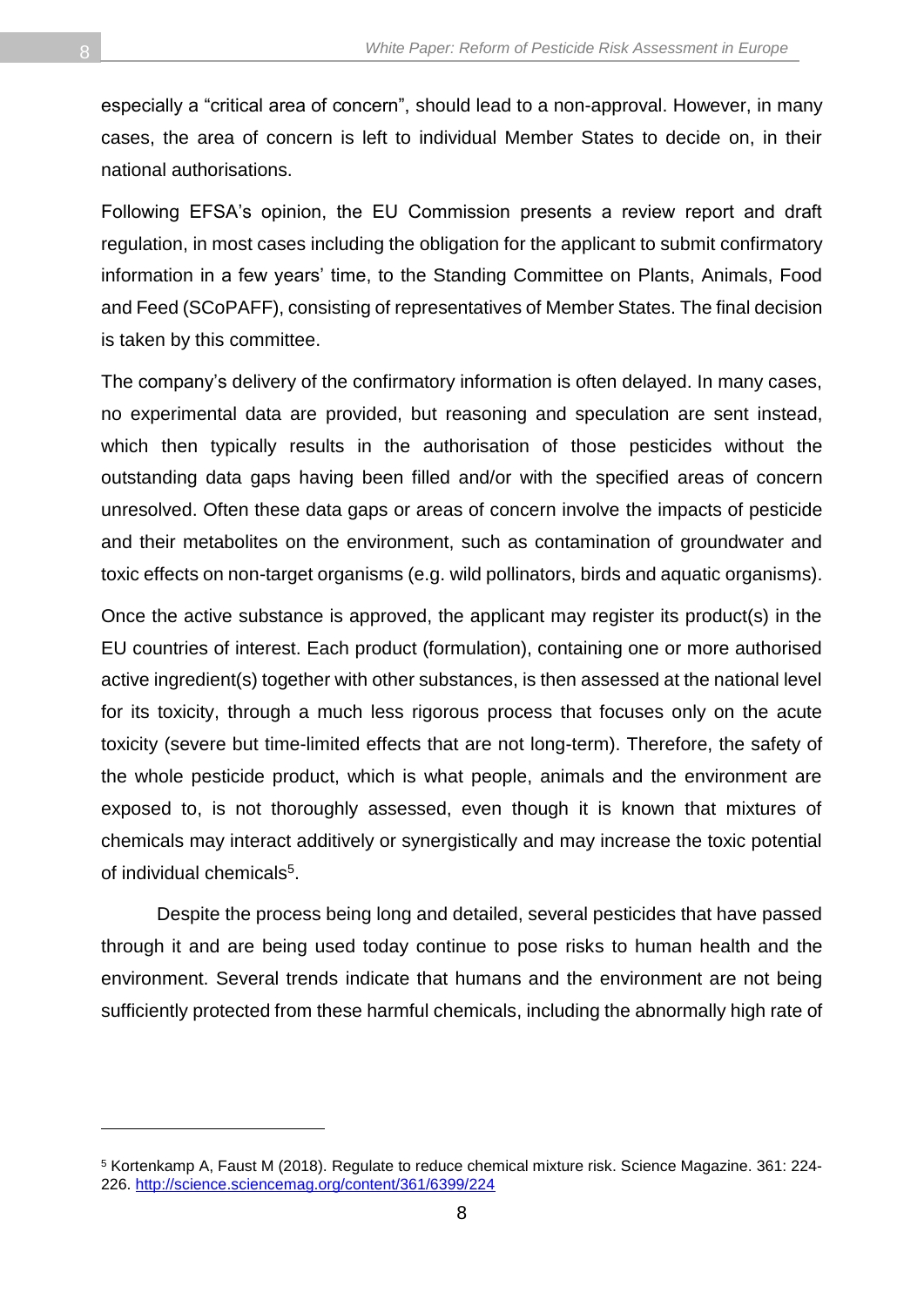development of diseases in farming families and residents in agricultural areas $^6$ , the high levels of pesticide residues detected in food<sup>7</sup> and the environment<sup>8,9</sup>, and the decline of biodiversity and wildlife in agricultural areas<sup>10,11</sup>.

In an effort to improve the risk assessment process for pesticides, we have collated in this document a description of the problems and have proposed appropriate solutions. Our aim is to help to improve the current system to ensure the high level of protection for humans, animals and the environment that is stipulated in the European pesticide Regulation (EC) 1107/2009.

<https://academic.oup.com/jcem/article/100/4/1256/2815066>

<sup>8</sup> Stehle S, Schulz R (2015). Pesticide authorization in the EU — environment unprotected? Environmental Science and Pollution Research 22(24):19632–19647. <https://link.springer.com/article/10.1007%2Fs11356-015-5148-5>

 $\overline{a}$ 

<sup>6</sup> Bellanger et al (2015). Neurobehavioral Deficits, Diseases, and Associated Costs of Exposure to Endocrine-Disrupting Chemicals in the European Union.

<sup>7</sup> PAN Europe (2017). How many pesticides did you eat today? Plenty, according to European Food Safety Authority. April 13. [https://www.pan-europe.info/press-releases/2017/04/how-many-pesticides-did](https://www.pan-europe.info/press-releases/2017/04/how-many-pesticides-did-you-eat-today-plenty-according-european-food-safety)[you-eat-today-plenty-according-european-food-safety](https://www.pan-europe.info/press-releases/2017/04/how-many-pesticides-did-you-eat-today-plenty-according-european-food-safety)

<sup>9</sup> Stehle S (2015). EU - European Union or Environment Unprotected? The EcoTox Blog. Sept 21. <http://www.master-ecotoxicology.de/ecotox-blog/eu-european-union-or-environment-unprotected/>

<sup>&</sup>lt;sup>10</sup> Hallmann CA et al (2017). More than 75 percent decline over 27 years in total flying insect biomass in protected areas. PLOS ONE 12(10): e0185809.

<sup>&</sup>lt;sup>11</sup> Woodcock BA et al (2015). Impacts of neonicotinoid use on long-term population changes in wild bees in England. Nature Communications 7:12459. DOI:10.1038/ncomms12459.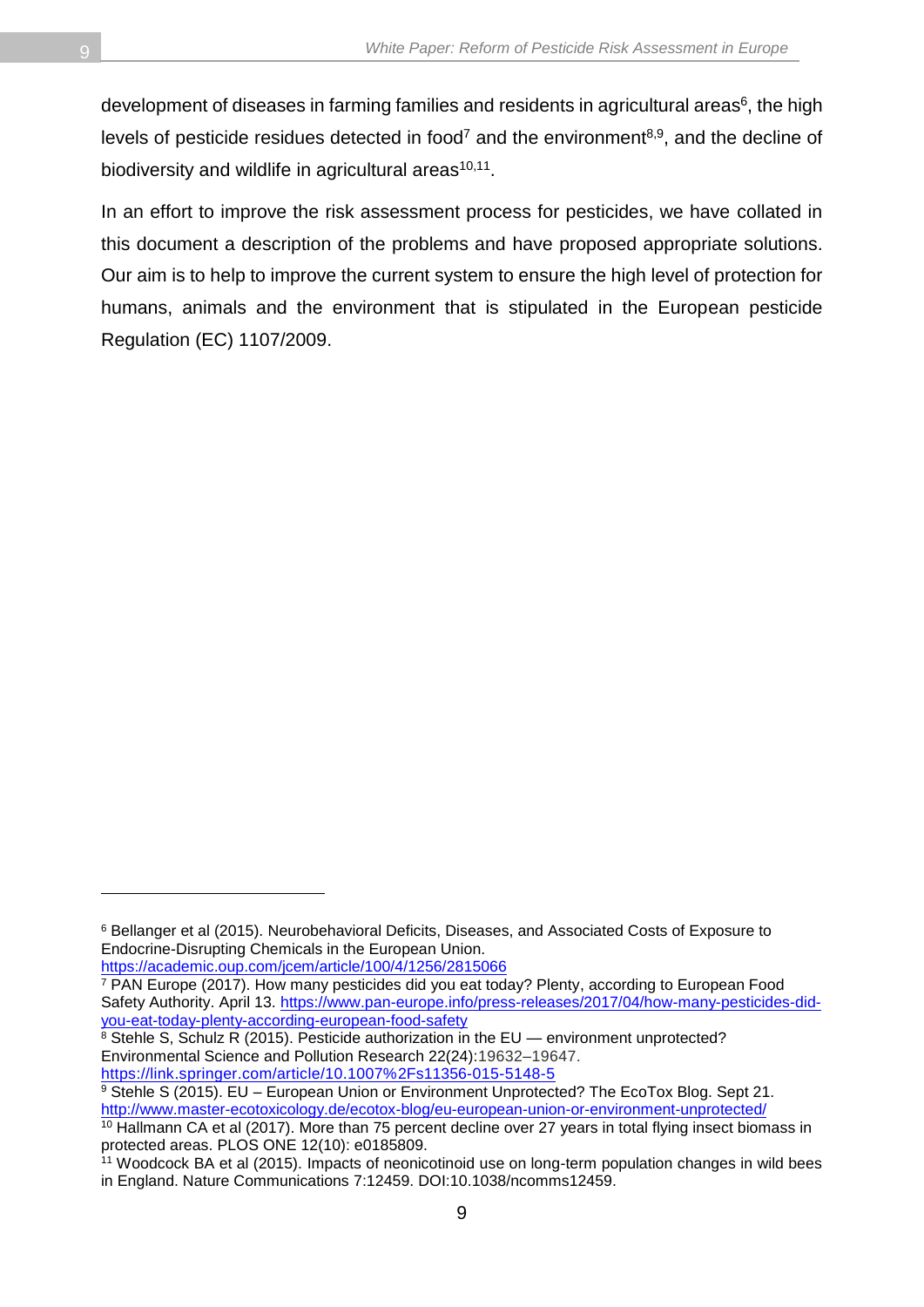# <span id="page-9-0"></span>**SHORTFALLS OF THE CURRENT EU PESTICIDE RISK**

## **ASSESSMENT AND PROPOSED SOLUTIONS**

### **1. Structural shortfalls**

#### <span id="page-9-2"></span><span id="page-9-1"></span>**1.1. Safety testing for risk assessment is carried out by the company that stands to profit from a favourable assessment**

Safety testing of a pesticide active substance is carried out by the pesticide companies themselves or their sub-contractors. Companies have a clear commercial interest in their pesticide being classified as safe in order to place it on the market. This is a conflict of interest that creates an enormous risk of bias in, for example, the design, conduct, and interpretation of studies. This bias could lead to toxic effects being hidden, misrepresented, or misinterpreted (as not exposure-related, spontaneously occurring, or irrelevant to humans, etc).

#### **Proposed solutions**

Safety testing should be performed by laboratories that are independent of the industry. Tests should be commissioned not by industry but by a public independent body such as EFSA. The test material should be supplied to the laboratory by industry via EFSA or another official body. Industry should pay for the full costs of conducting and managing the required tests but must not be able to choose the laboratory or the scientists that carry out the studies, or the design and conduct of the studies.

As long as the pesticide industry is allowed to keep data on toxicity and the environmental fate of pesticides confidential, the public will have no confidence in the safety of its products or the adequacy of the assessment and approval processes. This is a powerful reason why studies should be commissioned by public regulators and why all the data from testing and assessment processes should be in the public domain.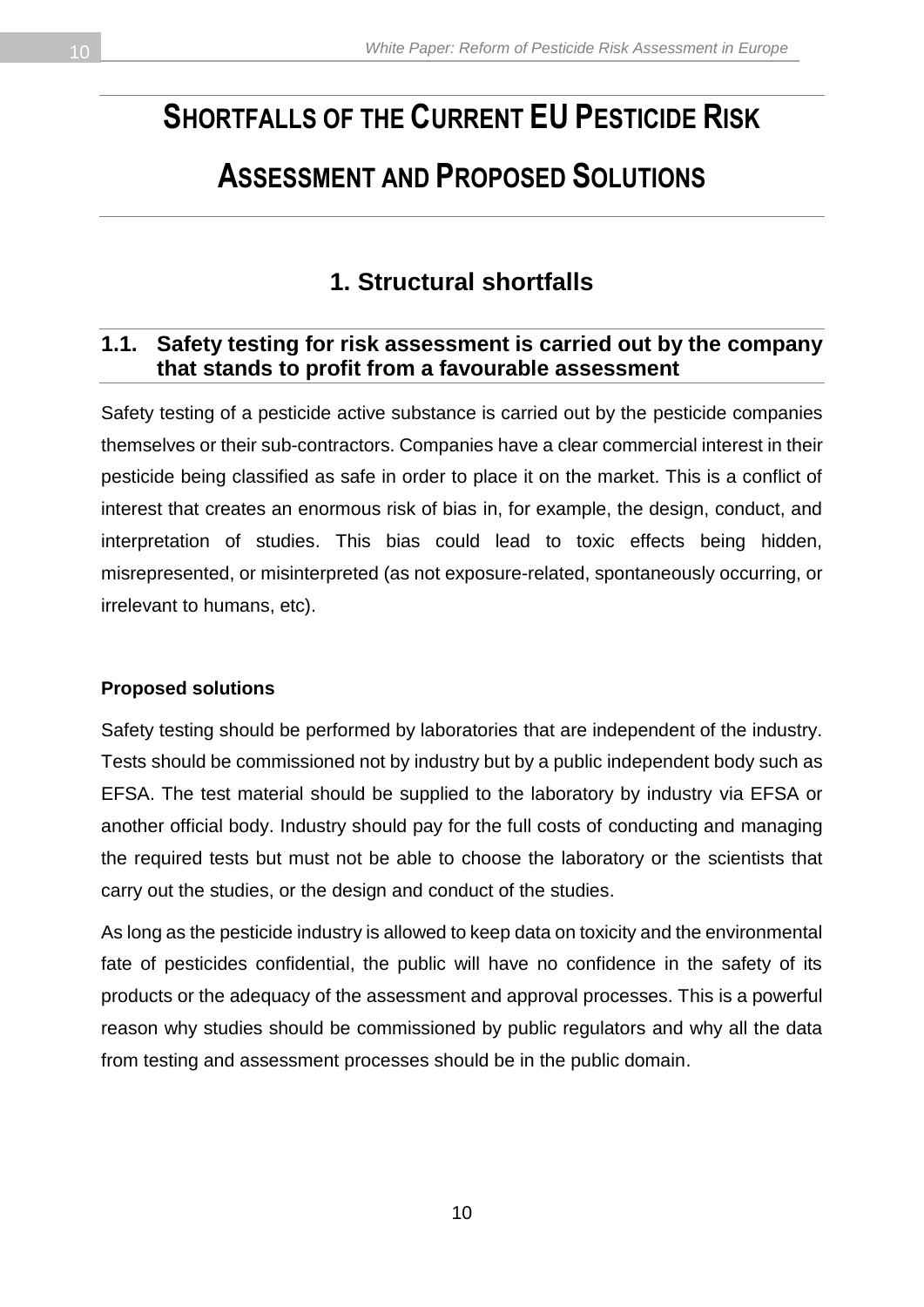#### <span id="page-10-0"></span>**1.2. Lack of transparency in reporting of animal studies**

Currently there is no requirement that all safety tests done by industry are registered in advance and all their results reported. This makes it possible for industry to keep studies secret in cases where the outcome is unfavourable. Applicants can "cherry-pick" which studies to include or which adverse effects to report, and which to conceal, in order to influence the conclusion of the assessment.

#### **Proposed solutions**

l

All regulatory studies on test substances (whether or not they are used in the final delivered dossier) should be registered centrally before they commence and the results should be published online (see point 1.3). In case of authorisation renewal, all older studies used as data requirements should also be registered. This is addressed to some degree in the Commission's proposal on transparency<sup>12</sup> as part of its response to the EU Citizens' Initiative (ECI) on glyphosate. In this respect we support an initiative towards transparency with the following conditions:

- Data from a test that was not registered prior to the initiation of the experimental work cannot be used in a risk evaluation afterwards.
- No compound or product should be authorised unless all data from all registered studies are submitted.

Such a procedure has been developed in the framework of the Clinical Trial Regulation EU 536/2014 in response to fraud and selective data reporting by the pharmaceutical industry.

<sup>12</sup> EU Commission (2018). Proposal for a REGULATION OF THE EUROPEAN PARLIAMENT AND OF THE COUNCIL on the transparency and sustainability of the EU risk assessment in the food chain amending Regulation (EC) No 178/2002 [on general food law], Directive 2001/18/EC [on the deliberate release into the environment of GMOs], Regulation (EC) No 1829/2003 [on GM food and feed], Regulation (EC) No 1831/2003 [on feed additives], Regulation (EC) No 2065/2003 [on smoke flavourings], Regulation (EC) No 1935/2004 [on food contact materials], Regulation (EC) No 1331/2008 [on the common authorisation procedure for food additives, food enzymes and food flavourings], Regulation (EC) No 1107/2009 [on plant protection products] and Regulation (EU) No 2015/2283 [on novel foods]. 11 April. <https://eur-lex.europa.eu/legal-content/EN/TXT/?qid=1523604766591&uri=COM:2018:179:FIN>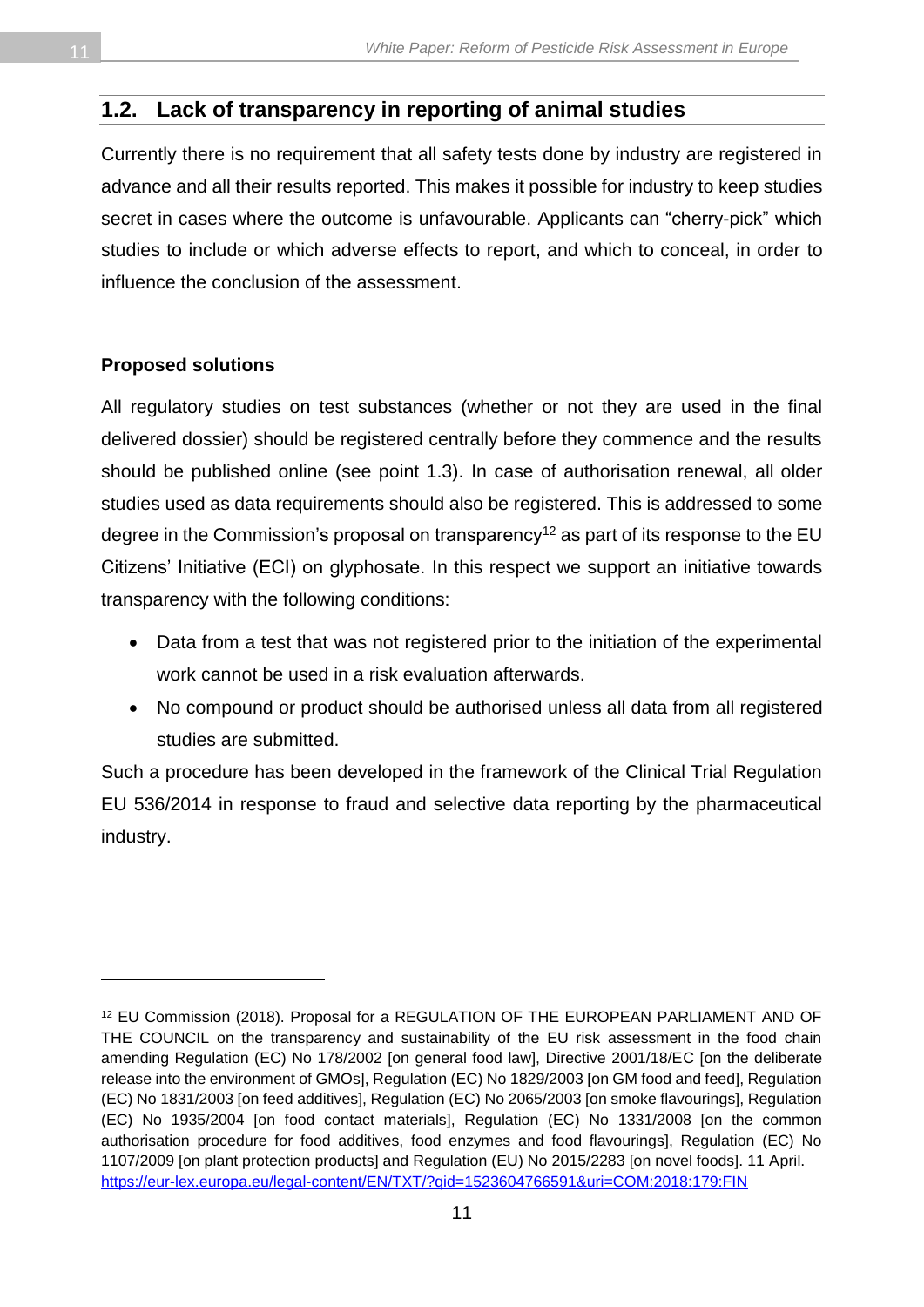#### <span id="page-11-0"></span>**1.3. Lack of transparency of industry studies**

The full reports of regulatory toxicity studies related to data requirements for pesticide approval are generally unpublished and cannot be evaluated by independent experts or the general public.

In April 2018, as part of its response to the ECI on glyphosate, the Commission proposed<sup>13</sup> that these studies be published by EFSA upon receipt, as a move towards transparency. Although we welcome this step, we do not agree with the caveat in the proposal<sup>14</sup> specifying that disclosure of data will be weighed against the rights of commercial applicants and that if disclosed, these data may only be used and quoted after requesting and gaining specific authorisation from the private companies that provide the data<sup>15,16</sup>. Based on the proposal, the companies would be allowed to claim confidentiality based on "intellectual property", or EFSA could refuse disclosure.

The pesticide industry has systematically fought meaningful disclosure, arguing that these studies could be misused by their competitors in an application outside Europe. Thus, they are likely to continue to withhold permission for independent scientists and consumer organisations who wish to publish findings.

#### **Proposed solutions**

 $\overline{a}$ 

The full study reports, including test methods, results, and discussion, from studies used in the regulatory assessment of pesticides should be made publicly available in an easily searchable form to allow unrestricted independent scrutiny. Applicants should not be

<sup>15</sup> Corporate Europe Observatory (2018). Better access to industry studies used in EFSA risk assessments insufficient without usage and quotation rights. April 11.

[https://corporateeurope.org/pressreleases/2018/04/better-access-industry-studies-used-efsa-risk](https://corporateeurope.org/pressreleases/2018/04/better-access-industry-studies-used-efsa-risk-assessments-insufficient-without)[assessments-insufficient-without](https://corporateeurope.org/pressreleases/2018/04/better-access-industry-studies-used-efsa-risk-assessments-insufficient-without)

<sup>13</sup> EU Commission (2018). Ibid. [https://eur-lex.europa.eu/legal](https://eur-lex.europa.eu/legal-content/EN/TXT/?qid=1523604766591&uri=COM:2018:179:FIN)[content/EN/TXT/?qid=1523604766591&uri=COM:2018:179:FIN](https://eur-lex.europa.eu/legal-content/EN/TXT/?qid=1523604766591&uri=COM:2018:179:FIN)

<sup>14</sup>See p. 27: Article 32e amending Article 38, General Food: "The disclosure to the public of the information mentioned [...] shall not be considered as an explicit or implicit permission or license for the relevant data and information and their content to be used, reproduced, or otherwise exploited and its use by third parties shall not engage the responsibility of the European Union."

<sup>&</sup>lt;sup>16</sup> European Citizens' Intitiative Press Release: Will business secrecy keep defeating the public's right to know on food safety? September 2018. [https://www.pan-europe.info/press-releases/2018/09/eci-press](https://www.pan-europe.info/press-releases/2018/09/eci-press-release-will-business-secrecy-keep-defeating-public%E2%80%99s-right-know)[release-will-business-secrecy-keep-defeating-public%E2%80%99s-right-know](https://www.pan-europe.info/press-releases/2018/09/eci-press-release-will-business-secrecy-keep-defeating-public%E2%80%99s-right-know)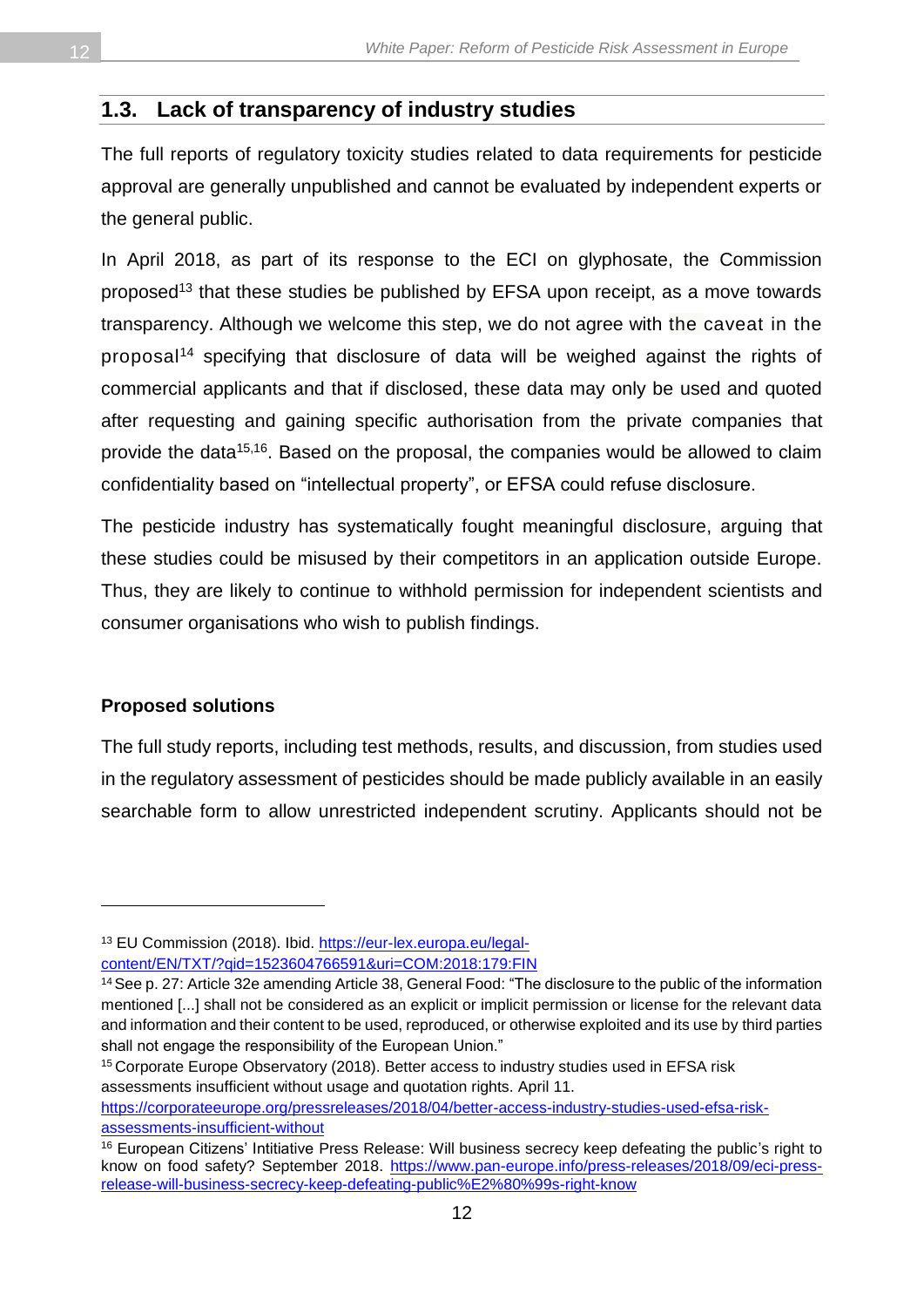allowed to hide publicly relevant information behind claims that they constitute confidential business information.

Scientists and others must be allowed to examine and cite these data in scientific publications and elsewhere, without being required to obtain the consent of private companies whose primary objective may not be the protection of health and the environment, but to make a profit<sup>17</sup>.

#### <span id="page-12-0"></span>**1.4. Conflicts of interest in EFSA and national authorities**

To ensure the impartiality of its staff and external advisors, EFSA has an independence policy for "professionals contributing to its operations"<sup>18</sup> . However, national authorities that take part in risk assessment procedures (either as RMS or by commenting and voting on the authorizations of active substances) are not obliged by EU law to have an independence policy or to declare conflict of interests, so people with ties to the industry may be involved in the Member States' decisions.

Moreover, even the independence policy of EFSA, which was revised in June 2017, still contains loopholes that will fail to exclude some people with conflicts of interest from the risk assessment process<sup>19</sup>.

The current loopholes in risk assessment in relation to potential conflicts of interest include:

• EFSA forbids members of its scientific panels from being employed at, or having direct financial interests in, companies falling under the agency's remit. However, regarding all other links to industry, it only applies a two-year cooling-off period – and this only applies to matters falling under the specific mandate of the relevant panel or committee and not to EFSA's remit as a public food safety agency<sup>20</sup>. Experts working with, or

[https://www.efsa.europa.eu/sites/default/files/corporate\\_publications/files/policy\\_independence.pdf](https://www.efsa.europa.eu/sites/default/files/corporate_publications/files/policy_independence.pdf)

<sup>17</sup> Cf E Millstone et al (1994), 'Plagiarism or protecting public health?', *Nature,* 371(6499):647-8 <sup>18</sup> EFSA (2017). EFSA's policy on independence.

<sup>19</sup> Corporate Europe Observatory (2017). 'New EFSA independence policy likely rejects most Parliament demands'. June 22. https://corporateeurope.org/efsa/2017/06/new-efsa-independencepolicy-likely-rejects-most-parliament-demands

 $20$  EFSA's policy on independence, pp. 6-7: "This is why having worked as a self-employed professional or as an employee for a legal entity pursuing private or commercial interests in the sphere of the relevant expert group is deemed incompatible with membership of the Scientific Committee, Scientific Panels and Working Groups for two years after the conflicting activity has ended. This cooling off period applies to all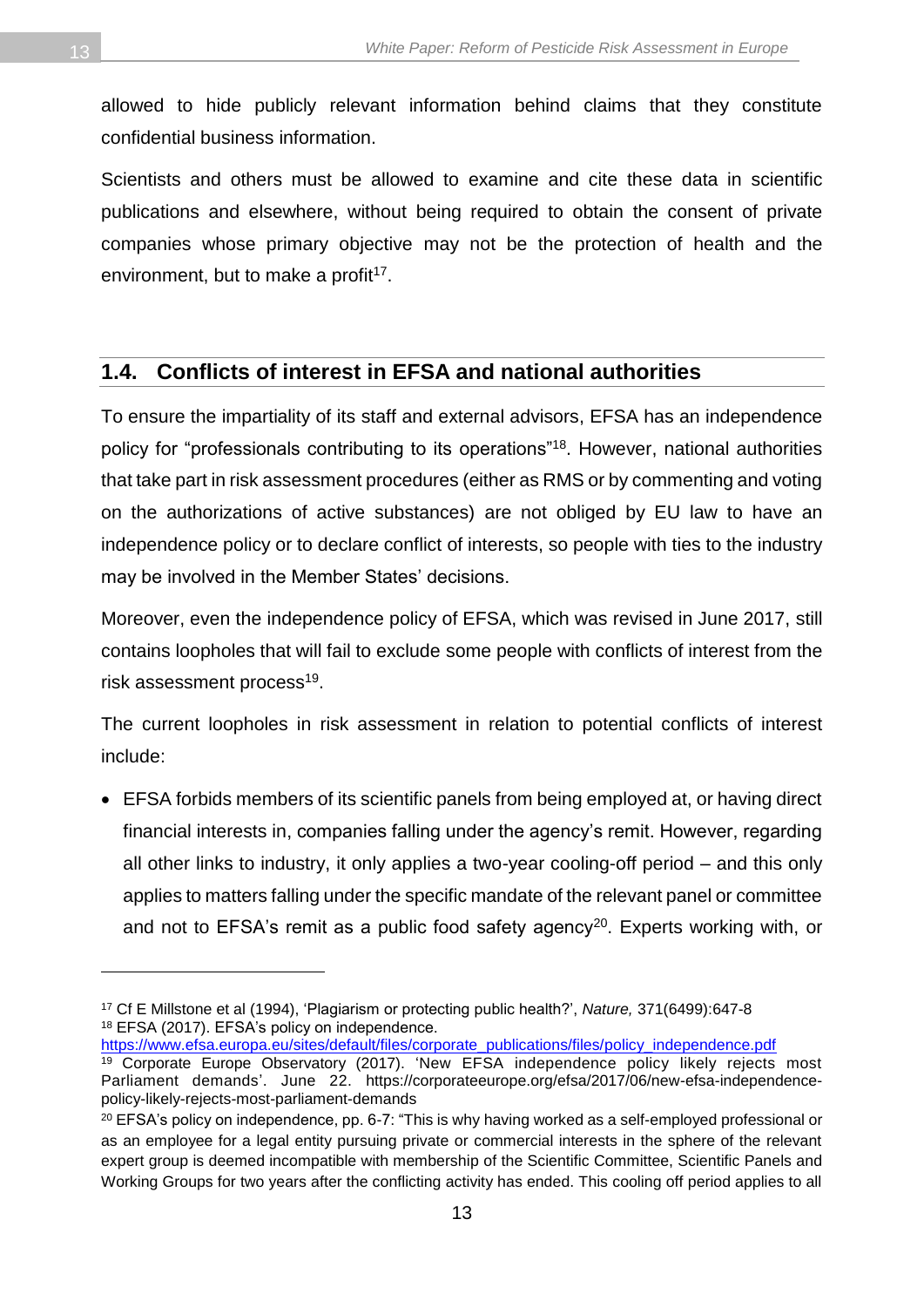funded by, the food industry on a given topic can therefore join an EFSA expert group as long as it is on a different topic. For example, an expert whose research on a food additive is funded by a chemical company that also makes pesticides would not be excluded from EFSA's Panel on Plant Protection Products and their Residues (PPR Panel), even if his or her collaboration with industry took place less than two years before or continues into the present. This approach fails to take account of the chemical company's interests as a whole. For example, the independence policy would miss to capture work done by experts on risk assessment methodologies that are not product-specific, even though the chemical company's interests as a whole could benefit from weak or pro-industry-biased methodologies.

- In relation to research funding, even when experts are funded by a company for research on the same topic as the one the panel is looking at, EFSA would accept the expert on the panel as long as the funding they receive did not exceed 25% of the annual research budget that they manage. This is very important, given that research funding is the largest source of financial conflicts of interest at EFSA.
- EFSA does not have the authority to exclude Member States' experts with conflicts of interest from involvement in risk assessment (as RMS or in commenting during the RA procedure). Over 80% of Member State experts involved in the glyphosate assessment refused to disclose their names to the public, so their interests could not be checked<sup>21</sup>.
- EFSA staff are included in limited sections of EFSA's independence policy, hence not all EFSA staff have to publish their declarations of interest online.
- The same RMS may assess a compound more than once (as with glyphosate). In such cases, national experts involved in multiple authorisations are in effect marking their own homework. This is a problem because experts may be reluctant to disagree with their own past decisions. An advantage of avoiding this situation is that diversity of opinions can help reduce bias and challenge entrenched positions.

 $\overline{a}$ 

managerial roles, employment and consultancies, even of an occasional nature, membership in a scientific advisory body and research funding on matters falling under the mandate of the relevant EFSA scientific group" (our emphasis).

<sup>&</sup>lt;sup>21</sup> Corporate Europe Observatory (2016). Glyphosate: one pesticide, many problems. June 28. <https://corporateeurope.org/food-and-agriculture/2016/06/glyphosate-one-pesticide-many-problems>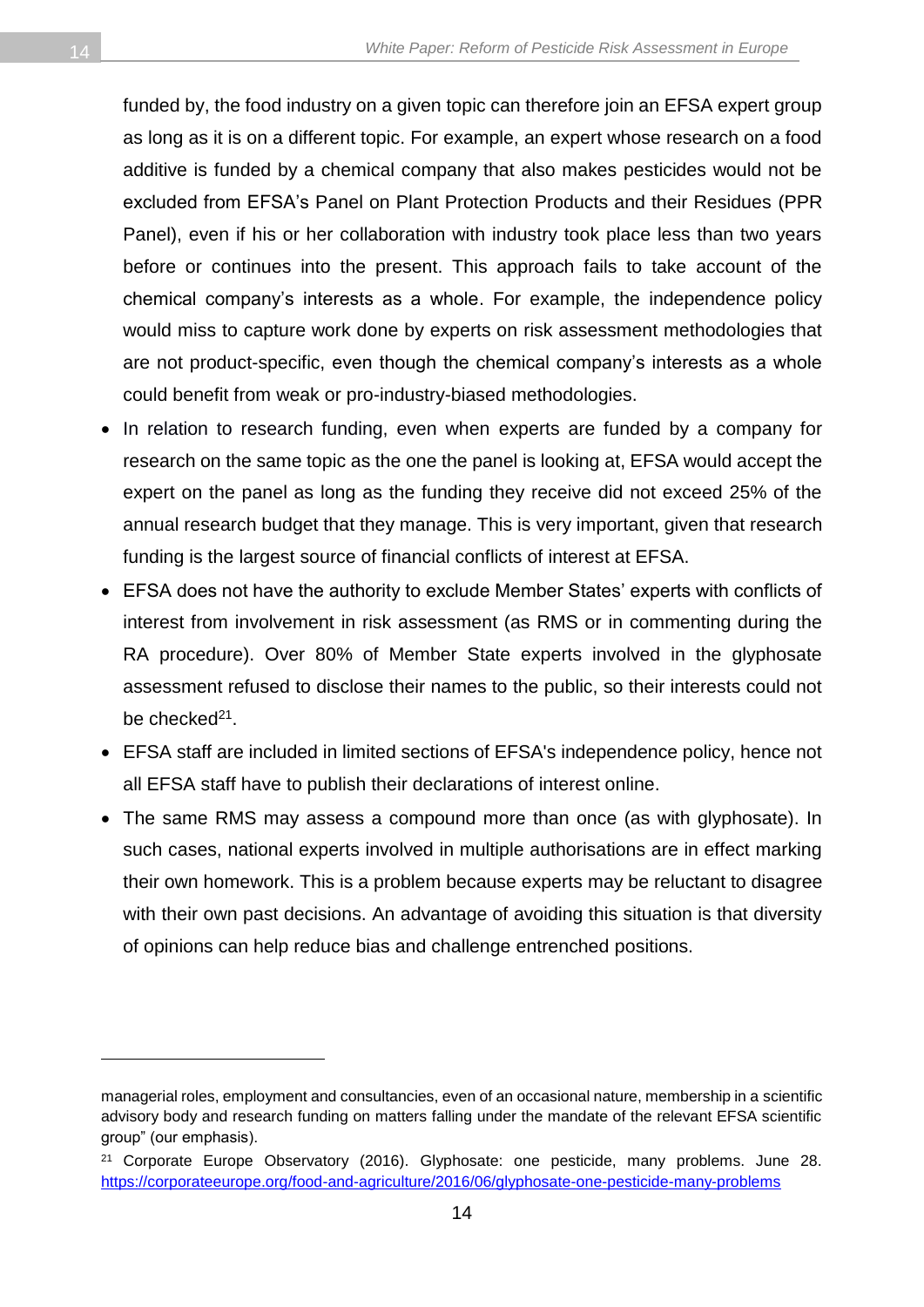#### **Proposed solutions**

EFSA should close the loopholes in its independence policy. Specifically:

- Research funding that an expert receives from a company falling under EFSA's regulatory remit should be considered a conflict of interest, regardless of the amount involved.
- All experts' interests should be considered in relation to EFSA's remit as a whole.
- All EFSA staff not only management involved in any step of the risk assessment procedure should publicly declare their interests. EFSA management should ensure that the agency's independence policy de facto applies to EFSA staff every time they request permission to perform "external activities".
- EFSA staff should be barred from accepting any travel funding to industry-sponsored workshops or meetings. Attendance of staff at any industry-sponsored workshop or meeting should be reviewed for value to the agency and paid for only with government or European Commission funding.
- The current two-year cooling-off period on industry interests before an external expert can be appointed to an EFSA panel should be extended to five years $^{22}$ .

The strengthened EFSA independence policy should be applied to all experts involved in all stages of the risk assessment, including national experts from Member States involved as representatives of a RMS or as providing comments in the risk assessment of an active substance. Experts involved in any EU-wide or Member State pesticide risk assessment should not be allowed to maintain anonymity.

The same RMS should not assess a substance twice.

<sup>&</sup>lt;sup>22</sup> The EU Parliament has requested this in the yearly budget discussions.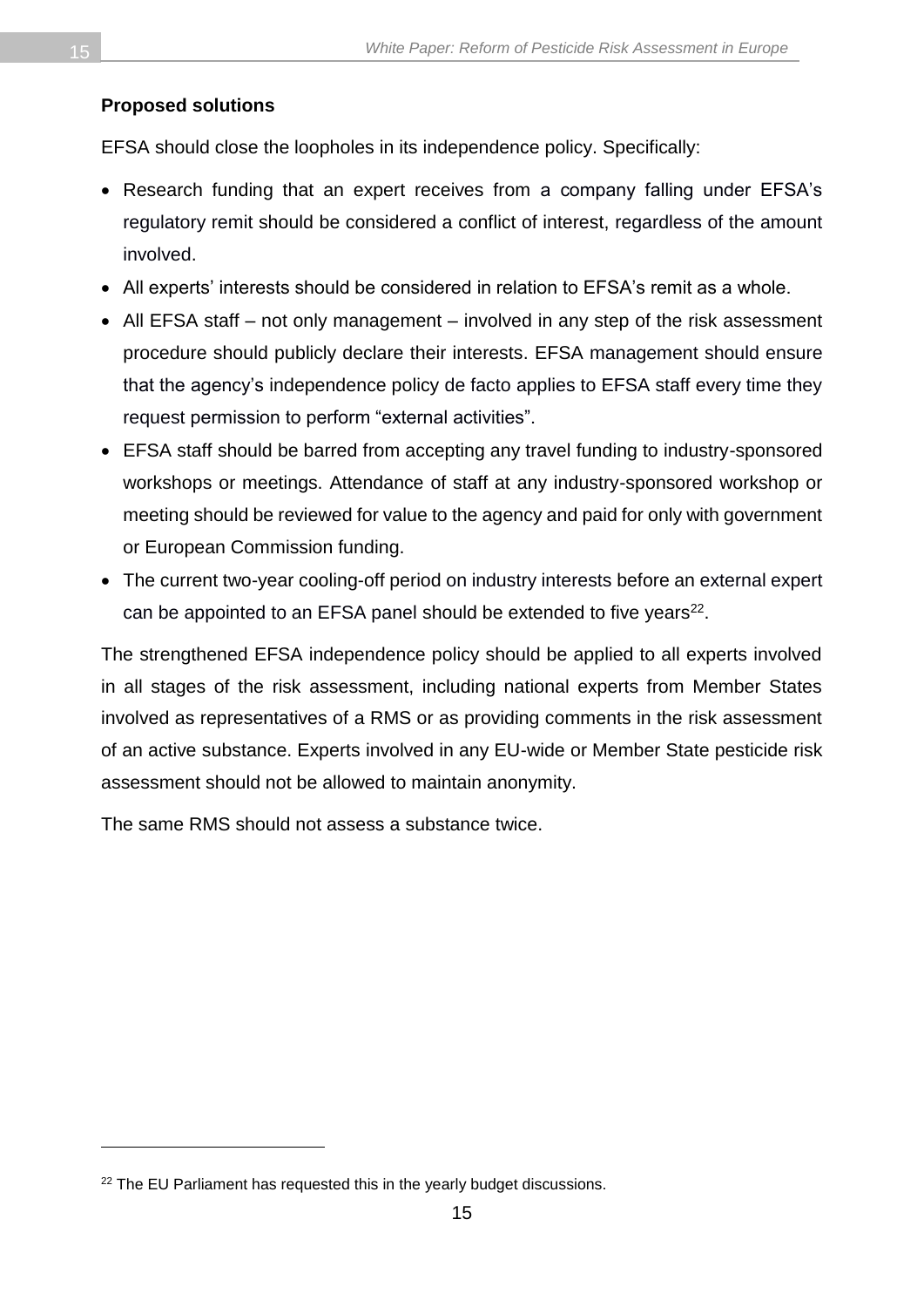#### <span id="page-15-0"></span>**1.5. Conflicts of interest in risk assessment methodology design**

Various scientific guidance documents on methodologies for the risk assessment of pesticides have been developed<sup>23</sup> by different responsible bodies within EFSA, as well as by divisions of the Commission, such as DG SANTE's pesticide unit.

The different types of EFSA guidance documents and their developer bodies include:

- "Cross-cutting guidance", developed by EFSA Scientific Committee
- "Sector-specific guidance documents", developed by EFSA expert panels such as the PPR Panel, or EFSA staff units
- "Other assessment methodologies", developed by EFSA staff and peer reviewed by independent experts.

The guidance documents and opinions prepared by EFSA and Commission expert panels and committees are the basis for EU and national evaluations. EFSA staff have to use these guidance documents in their evaluations. The guidance documents will, however, only be implemented at the national level if the Standing Committee on Plants, Animals, Food and Feed (SCoPAFF) 'takes note' of them. Guidance documents aimed at protecting bees and birds, and representing the newest scientific insights, have been halted for years through SCoPAFF's failure to 'take note' of them. Thus SCoPAFF effectively dominates the evaluation process.

The pesticide industry has a major influence on the development of the guidance documents and some of the documents have been developed by people with commercial interests. For example, according to Corporate Europe Observatory, in 2017 nearly half (46%) of the experts sitting on EFSA expert panels, which are responsible for "Sectorspecific guidance documents", had ties to the regulated industries $24$ . Ten out of 21 members of the PPR Panel had a financial conflict of interest.

Even if people with conflicts of interest were removed from EFSA roles with immediate effect, the legacy of flawed methodologies that they helped to develop would remain.

<sup>&</sup>lt;sup>23</sup> EFSA (undated). Guidance and other assessment methodology documents. <https://www.efsa.europa.eu/en/methodology/guidance>

<sup>&</sup>lt;sup>24</sup> Corporate Europe Observatory (2017). Nearly half the experts from the European Food Safety Authority have financial conflicts of interest. 14 June. [https://corporateeurope.org/pressreleases/2017/06/nearly](https://corporateeurope.org/pressreleases/2017/06/nearly-half-experts-european-food-safety-authority-have-financial-conflicts)[half-experts-european-food-safety-authority-have-financial-conflicts](https://corporateeurope.org/pressreleases/2017/06/nearly-half-experts-european-food-safety-authority-have-financial-conflicts)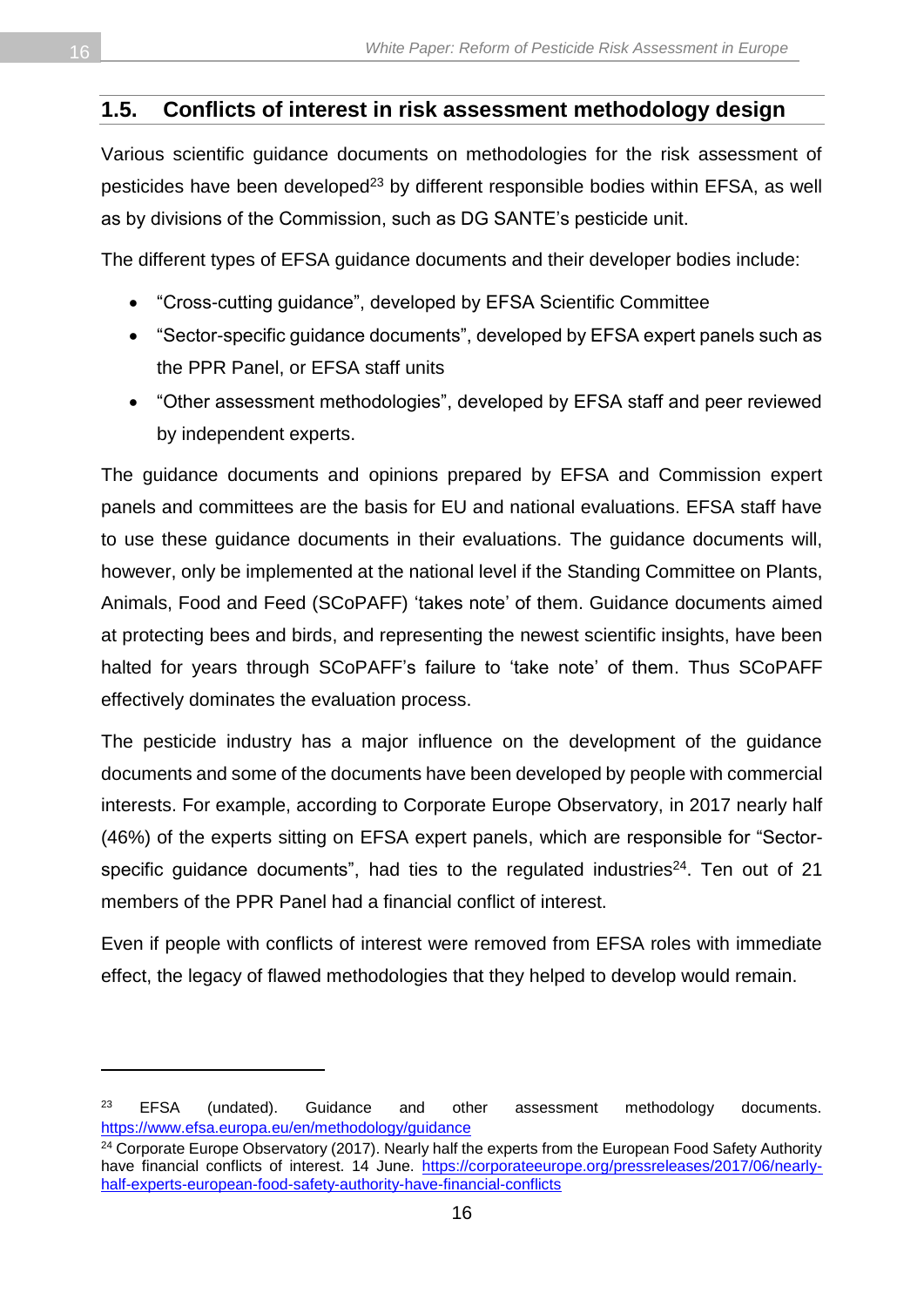Such methodologies can put public health and the environment at risk (PAN Europe, 2018)<sup>25</sup>. For example, the EFSA Scientific Committee has ruled that substances that are both genotoxic and carcinogenic can be of "low concern" or "unlikely to be of safety concern". This view is contrary to the opinion of numerous scientific authorities $^{26}$ , as well as being incompatible with the precautionary principle and Regulation (EC) 1107/2009, which stipulates that a carcinogenic substance can only be used if it has no "contact with humans". The risk assessment tool that the EFSA Scientific Committee used to reach its decision to allow certain levels of genotoxic carcinogens was the 'Margin of Exposure' (MoE) approach.<sup>27</sup> This approach was developed by EFSA in a collaboration with the industry-funded lobby group ILSI over many years<sup>28,29</sup>. The MoE approach is a selfinterested corporate innovation masquerading as an objective scientific concept.

In addition, the scientific understanding of chemical toxicology evolves rapidly and it is vital to ensure that risk assessment methodologies are regularly updated to take account of the current state of the science.

#### **Proposed solutions**

 $\overline{a}$ 

Risk assessment policy concerns the non-scientific assumptions that invariably frame any risk assessment. Assumptions include substantive, procedural and interpretative factors. Substantive assumptions relate, for example, to what is deemed to be a 'risk' or 'harm', what is outside the terms of reference, and which data should be deemed relevant. Procedural considerations relate to the ways in which risk assessment should

<sup>&</sup>lt;sup>25</sup> Eg PAN Europe (2018). Industry writing its own rules. [https://www.pan-europe.info/sites/pan](https://www.pan-europe.info/sites/pan-europe.info/files/public/resources/reports/industry-writings-its-own-rules-pdf.pdf)[europe.info/files/public/resources/reports/industry-writings-its-own-rules-pdf.pdf](https://www.pan-europe.info/sites/pan-europe.info/files/public/resources/reports/industry-writings-its-own-rules-pdf.pdf)

<sup>&</sup>lt;sup>26</sup> Committee on Carcinogenicity of Chemicals in Food, Consumer Products and the Environment (2012). A strategy for the risk assessment of chemical carcinogens, p.4: "In the absence of information to the contrary, it is prudent to assume that chemicals which are genotoxic and carcinogenic have the potential to alter DNA at any level of exposure and that such change could lead to tumour development. Therefore, any level of exposure is considered to carry some degree of carcinogenic risk." [https://assets.publishing.service.gov.uk/government/uploads/system/uploads/attachment\\_data/file/31587](https://assets.publishing.service.gov.uk/government/uploads/system/uploads/attachment_data/file/315878/Strategy_for_the_risk_assessment_of_chemical_carcinogens.pdf) 8/Strategy for the risk assessment of chemical carcinogens.pdf

<sup>&</sup>lt;sup>27</sup> EFSA (2012). Statement on the applicability of the Margin of Exposure approach for the safety assessment of impurities1 which are both genotoxic and carcinogenic in substances added to food/feed. EFSA Journal 2012;10(3):2578.

<sup>&</sup>lt;sup>28</sup> EFSA. 2006. EFSA/WHO international conference with support of ILSI Europe on risk assessment of compounds that are both genotoxic and carcinogenic. 16-18 November 2005, Brussels, Belgium. EFSA meeting summary report. ISBN: 92-9199-028-0.

<sup>&</sup>lt;sup>29</sup> Barlow S et al (2006). Risk assessment of substances that are both genotoxic and carcinogenic: Report of an International Conference organized by EFSA and WHO with support of ILSI Europe. Food and Chemical Toxicology 44 (2006) 1636–1650.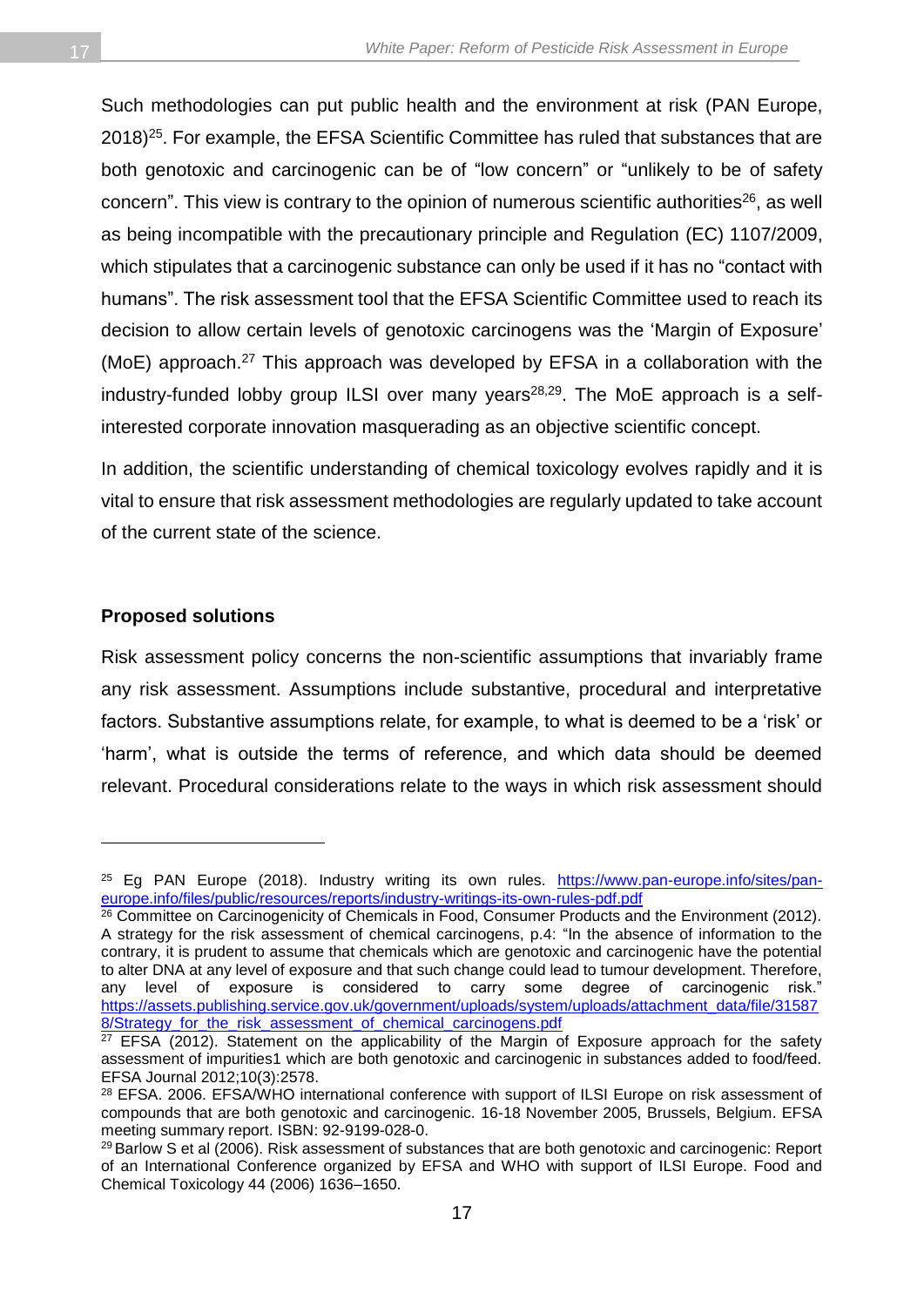be designed and conducted. Interpretative assumptions concern the ways in which data should be interpreted: for example, under what conditions it may be appropriate to treat data from animal and *in vitro* studies as relevant to human risks and when may it be appropriate to discount them. An example of an assumption that is both procedural and interpretative is the policymakers' answer to the question of whether risk assessors should be more concerned to avoid false negatives or false positives, or whether they should be equally concerned to identify and avoid both<sup>30</sup>.

Such risk assessment policy judgements should be decided by risk managers in advance of the risk assessment and should be in accordance with the relevant provisions of the Codex Alimentarius Commission<sup>31</sup>. The risk assessment policy should be established by risk managers (Commission) in consultation with risk assessors and all other interested parties, to ensure that the risk assessments are adequate to fulfil EFSA's mission to protect public and environmental health and that they are conducted transparently. The possible alternative outputs of the risk assessment should be defined.

Scientific guidance documents for the risk assessment should be reviewed by the risk managers for adherence to the risk regulation policy, and also by a panel of high level, actively publishing scientists who are independent from industry. The scientists should screen the guidance documents for bias, non-scientific and outdated assumptions, and violations of the precautionary principle, and should revise them independently of the regulatory authorities.

It is also essential to revisit the "legacy" of risk assessment methods developed by industry-funded and industry-linked projects and experts and revise them according to the above principles and procedures.

<sup>30</sup> E Millstone et al, *Risk-assessment policies: differences across jurisdictions*, Institute for Prospective Technological Studies, Seville, Spain, EUR Number**:** 23259 EN, April 2008, available at <http://ipts.jrc.ec.europa.eu/publications/pub.cfm?id=1562>

<sup>31</sup> Codex Alimentarius Commission (2018). Procedural Manual, 26th edition, pp 124-130. <http://www.fao.org/publications/card/en/c/I8608EN>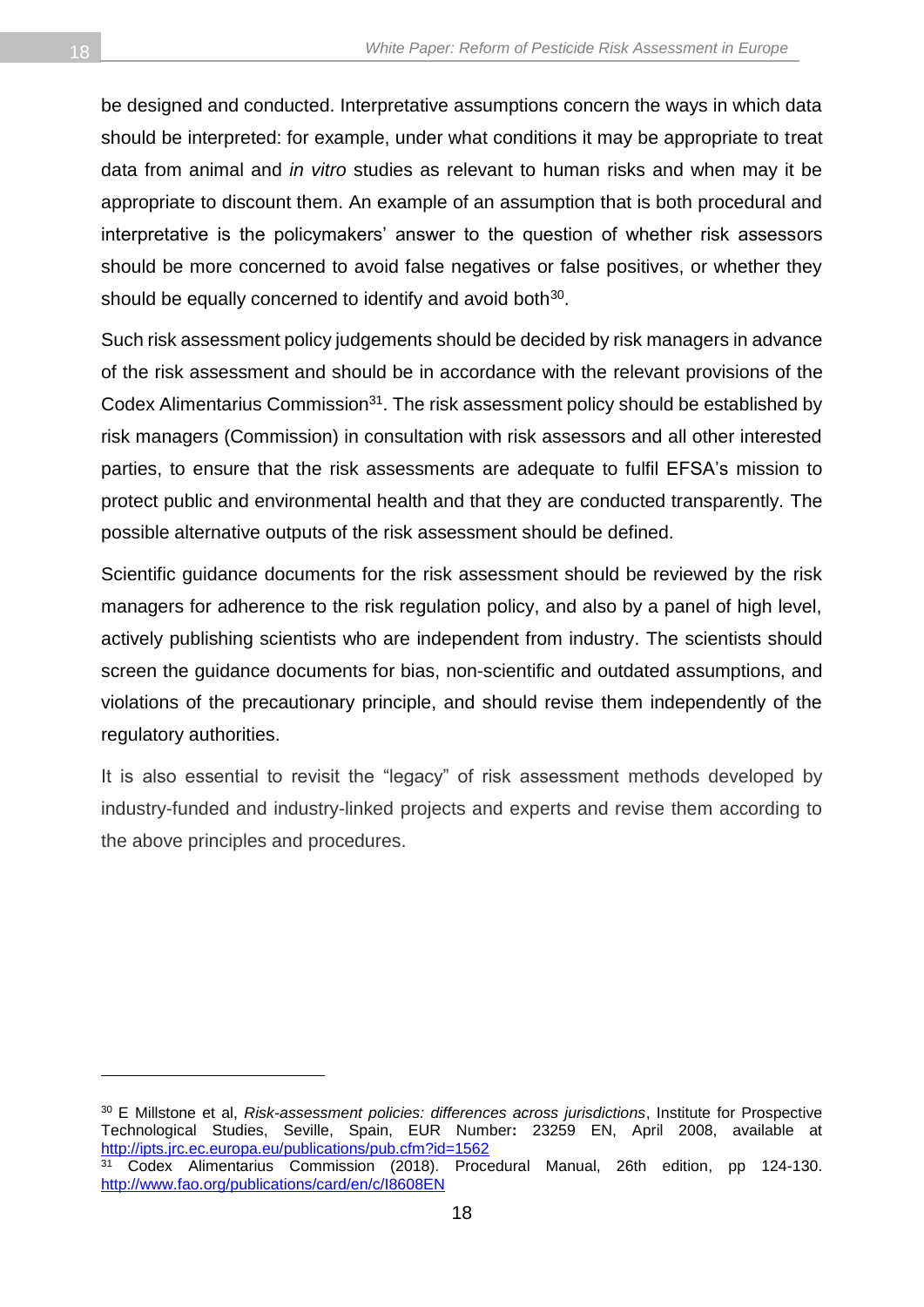#### <span id="page-18-0"></span>**1.6. There is a reported shortage of independent experts to carry out risk assessment**

EFSA reports to have difficulty<sup>32</sup> in attracting enough external experts for its panels and working groups who are independent from the industry sector to fulfil regulatory roles. This is certainly due to inadequate financial compensation for their work at EFSA, considering the demands of such a role. But it is also a consequence of the EU and national research policies incentivising academia to collaborate more and more with industry (for instance, via public-private partnerships). This trend drives scientists' work towards industrial priorities and limits their freedom to explore research questions that could produce results that undermine commercial interests (see also point 1.8).

Similarly, Member States, either in their role as RMS or as providers of comments during consultations, often lack the human resources to carry out the thorough review that the dossiers require.

#### **Proposed solutions**

EFSA should actively recruit independent experts, who should be adequately recompensed. EFSA's budget should include fair compensation for experts and, when needed, their employers. The recent EC proposal foresees a 75% budget increase for EFSA<sup>33</sup>. A proportion of these funds could be used for this purpose.

EU and national research policies should allocate sufficient funding for public research projects to evaluate the possible risks from pesticide products and develop methodologies for their safety assessment, without any industry involvement (see 1.8), and establish public sector capacity and expertise in these fields.

Member States should give incentives to academia, including recompense for time spent, to make sure that it can fully contribute to the work of EFSA and its risk assessments.

<sup>32</sup> EU Commission (2018). Proposal for a REGULATION OF THE EUROPEAN PARLIAMENT AND OF THE COUNCIL on the transparency and sustainability of the EU risk assessment in the food chain amending Regulation (EC) No 178/2002 [on general food law]... [https://eur-lex.europa.eu/legal](https://eur-lex.europa.eu/legal-content/EN/TXT/?qid=1523604766591&uri=COM:2018:179:FIN)[content/EN/TXT/?qid=1523604766591&uri=COM:2018:179:FIN](https://eur-lex.europa.eu/legal-content/EN/TXT/?qid=1523604766591&uri=COM:2018:179:FIN) 

<sup>33</sup> EU Commission (2018). Ibid.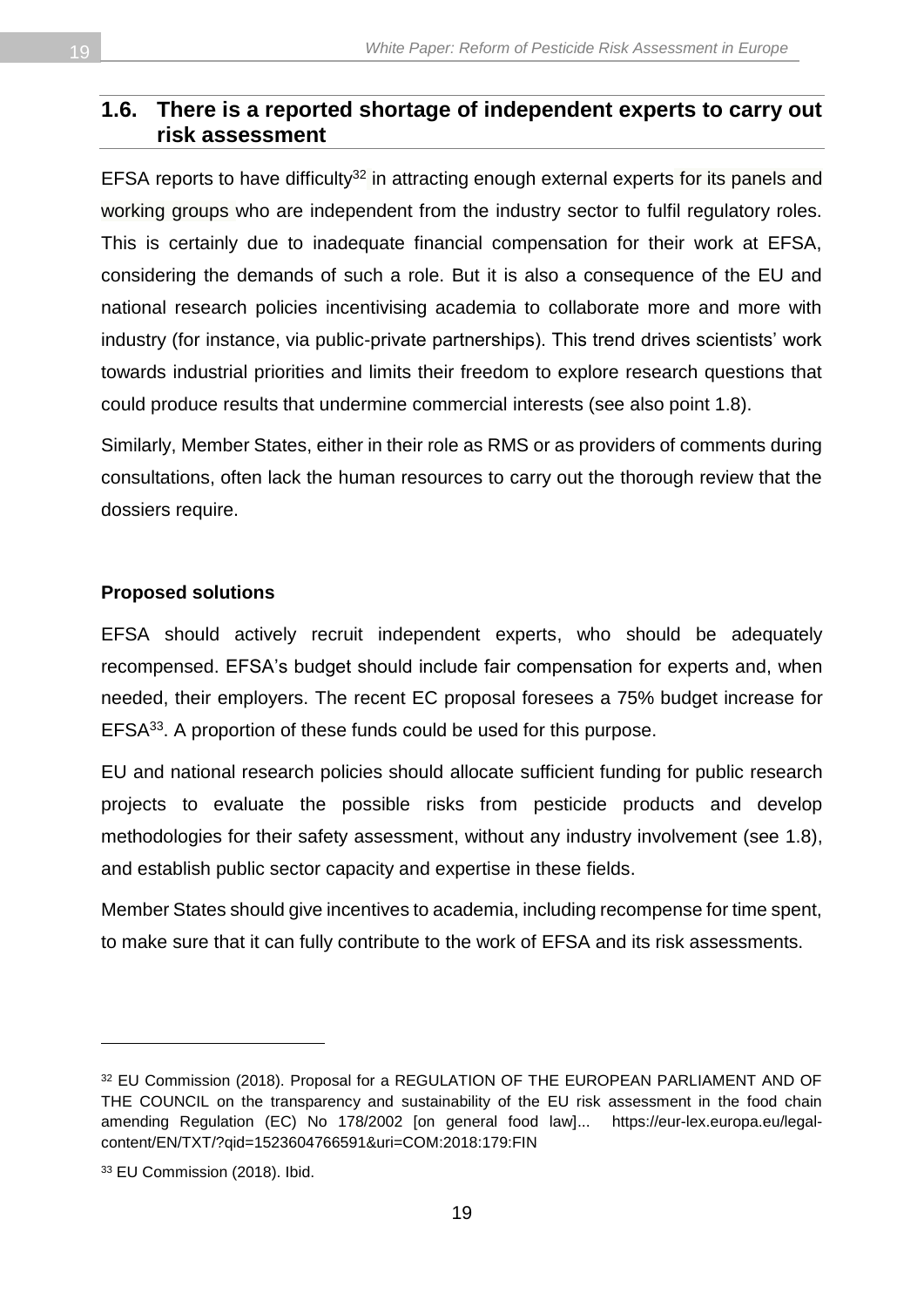#### <span id="page-19-0"></span>**1.7. Current risk assessment policies prioritize industry interests, rather than human and animal health, and the environment**

The Commission is tasked with the role of risk manager. As such, it should provide EFSA and other risk assessment agencies in Member States with a clear mandate to deliver a risk assessment that would provide a high level of protection for human and animal health and the environment, and that honours the precautionary principle, as stipulated in the EU pesticide Regulation (EC) 1107/2009.

Instead, the Commission has in some cases become an obstacle to achieving these goals. It often operates unaccountably and non-transparently, prioritising the interests of industry over the public interest.

For example, the Standing Committee on Plants, Animals, Food and Feed (SCoPAFF), which deals with the authorization of pesticides, is composed of representatives of all Member States and presided over by the European Commission's DG SANTE. SCoPAFF approved a set of criteria that were supposed to identify pesticides that are endocrine disruptors (EDCs). But those criteria were criticised by experts in the field of endocrinology for demanding too high a level of proof<sup>34</sup>. Consequently they would fail to identify pesticides that are EDCs and fail to protect people and the environment from the adverse effects of these substances – protection that is required by the pesticide regulation<sup>35,36</sup>. The actions of the Commission in its role as risk manager therefore compromise the risk assessments of pesticides that have endocrine disrupting properties.

Many risk assessments are carried out on the basis of unacknowledged presuppositions that prioritise the interests of industry and the agribusiness lobby over human and animal health and the environment. For example, evidence of harm from industry-commissioned animal tests is routinely played down, ignored, or discounted by risk assessors and risk managers as not sufficiently strong to justify a ban or restrictions in the use of a substance. This tendency arises in part from a lack of an explicit interpretative risk

<sup>34</sup> Endocrine Society (2017). Joint letter to EU Member State ministers. June 15. [https://www.edc-eu](https://www.edc-eu-tour.info/sites/edc-eu-tour.info/files/field/document_file/joint_ese_espe_es_statement_on_edc_criteria.pdf)[tour.info/sites/edc-eu-](https://www.edc-eu-tour.info/sites/edc-eu-tour.info/files/field/document_file/joint_ese_espe_es_statement_on_edc_criteria.pdf)

[tour.info/files/field/document\\_file/joint\\_ese\\_espe\\_es\\_statement\\_on\\_edc\\_criteria.pdf](https://www.edc-eu-tour.info/sites/edc-eu-tour.info/files/field/document_file/joint_ese_espe_es_statement_on_edc_criteria.pdf)

<sup>35</sup> EDC Free Europe (2017). EDC-Free campaigners criticize vote on first ever EDC criteria. July 10. <http://www.edc-free-europe.org/edc-free-campaigners-criticize-vote-on-first-ever-edc-criteria/>

<sup>36</sup> PAN Europe (2017). Endocrine disrupting pesticides in European food.<https://bit.ly/2KEQ2A1>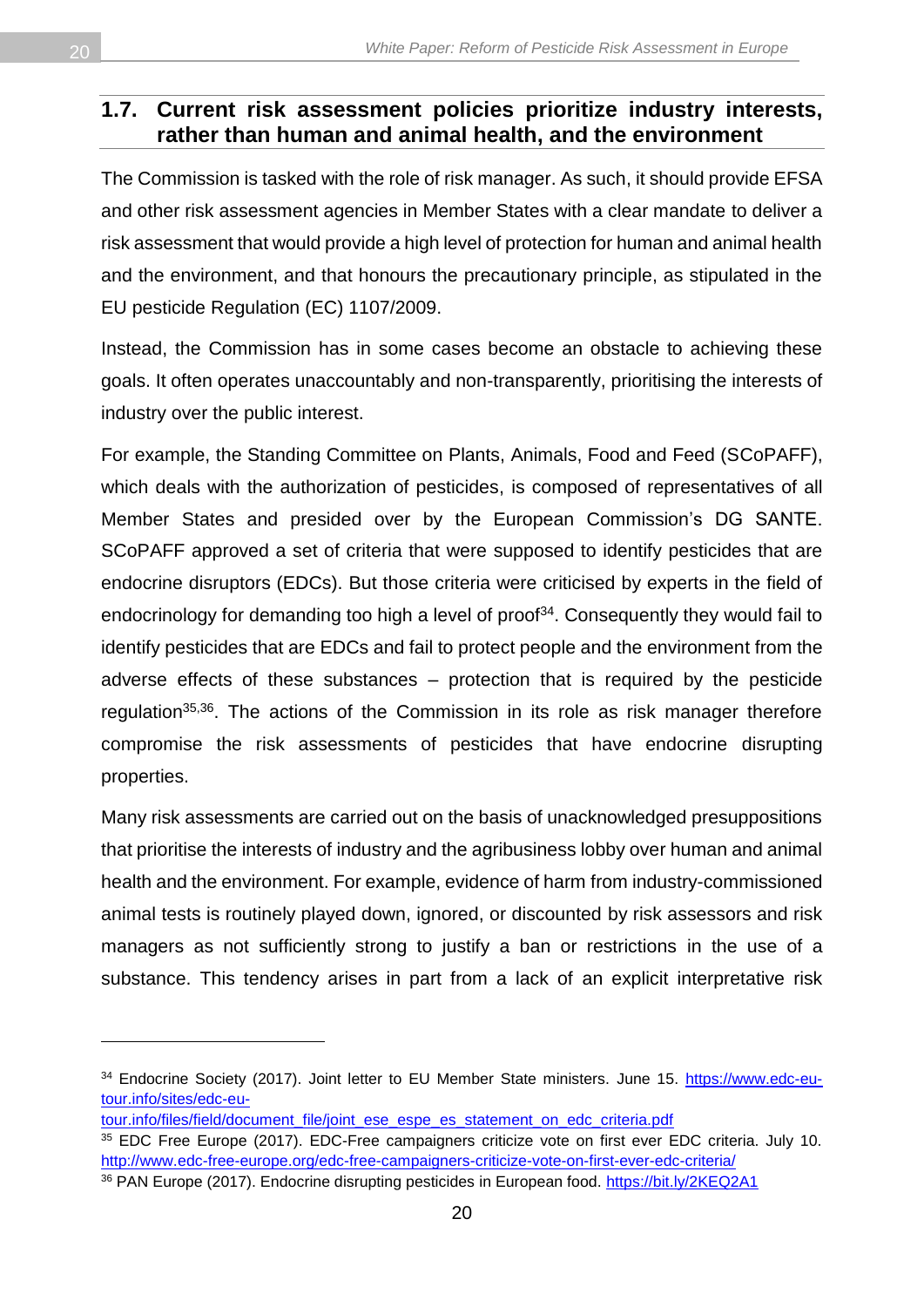assessment policy that is strongly protective of health and the environment being established in advance of the risk assessment.

There is also a tendency for EFSA to embed political decisions in its own guidance documents or for EFSA's opinions to be uncritically adopted into policy – but this should not be EFSA's role. EFSA's role should be to deliver scientific risk assessments that meet the mandate given to it, to provide a high level of protection for human and animal health and the environment.

#### **Proposed solutions**

l

Risk assessment policy should be established by risk managers (i.e. the Commission and in some cases also the Council of Ministers) in advance of risk assessment.

While the pesticide regulation assumes an implicit risk assessment policy that prioritises a high level of protection for public health and the environment, this aspect of the regulation has not been fulfilled in practice. Risk managers have failed to impose this legislative mandate on the risk assessors and the risk assessors have failed to consistently deliver opinions that respect the EU's chosen level of protection. Consequently risk assessment policy should be made more explicit and precautionary.

With this in mind, all risk assessment policy documents should be developed, decided and applied in accordance with the provisions of Codex Alimentarius on risk assessment policy*. <sup>37</sup>* We apply these provisions to the case of pesticide risk assessment and management as follows:

- Determination of risk assessment policy should be included as a specific component of risk management that should take place prior to the risk assessment.
- The Commission should take explicit responsibility for providing risk assessment policy to EFSA, and should do so transparently and accountably, with the oversight of the Parliament and the Council of Ministers. The benchmarks that it sets should not be 'invisible' and negotiated in secret between government and industry. Instead they should be established in open consultation with risk assessors and all other interested

<sup>37</sup> Codex Alimentarius Commission (2018). Procedural Manual, 26th edition, pp 124-126. <http://www.fao.org/publications/card/en/c/I8608EN>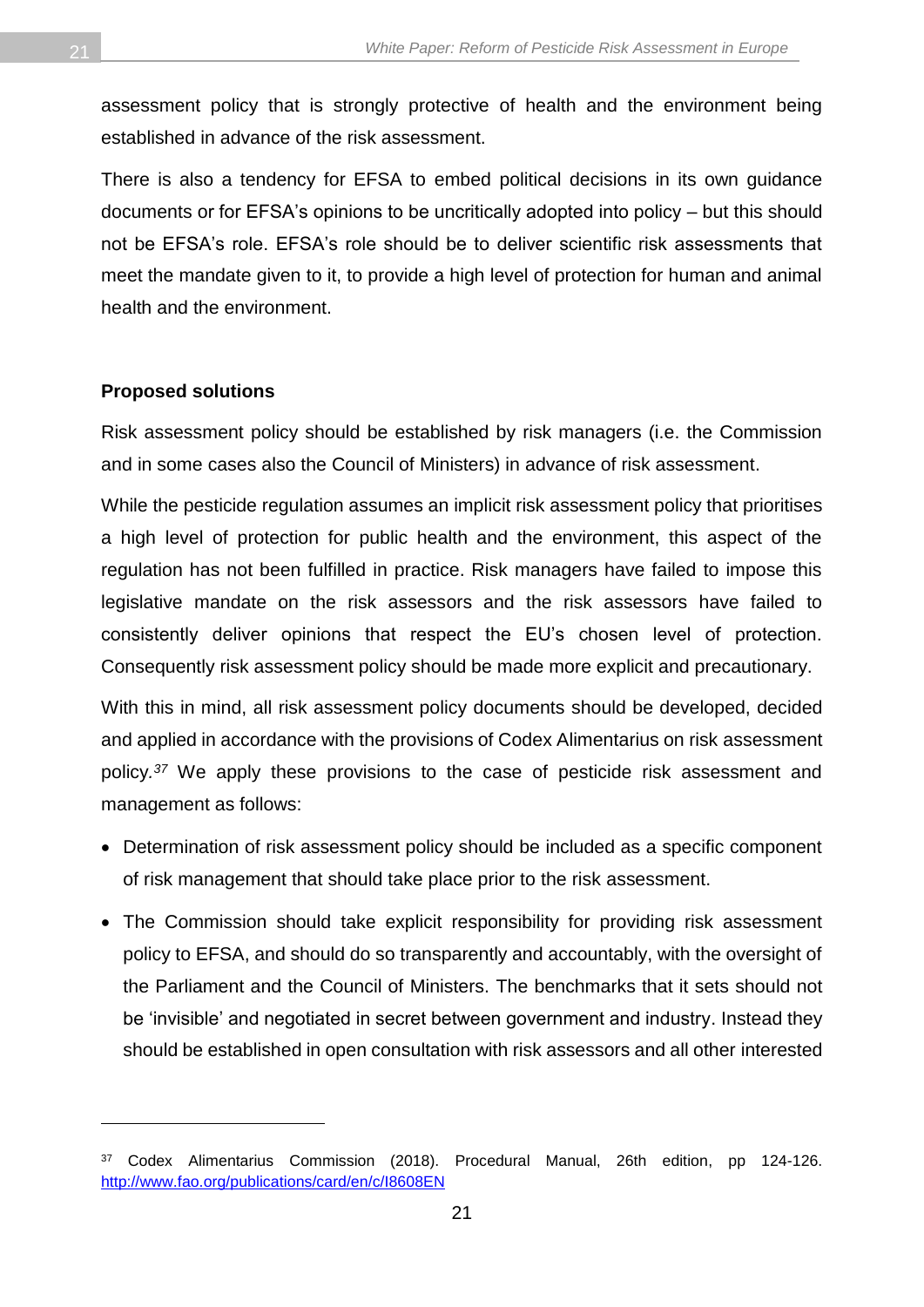parties. All decision-makers should be identified and held accountable for their choices. This procedure aims at ensuring that the risk assessment is systematic, complete, unbiased, and transparent.

- Only if and when the above conditions are met and the Commission operates transparently and accountably, adheres to the relevant guidance, and fully accepts its legislative obligation to prioritise public health and the environment, should it be given the authority to set the mandate for the risk assessors. We firmly oppose the Commission's being given any authority or public mandate in the absence of these conditions being met.
- The mandate given by the Commission as risk manager to the risk assessors should clearly prioritise a high level of protection for public health and the environment, as well as adherence to the EU's formal policy on precaution.
- Where necessary, risk managers should ask risk assessors to evaluate the potential changes in risk resulting from different risk management options.

#### <span id="page-21-0"></span>**1.8. Industry evaluates and prepares its own risk assessment methodologies**

Many risk assessment methods are evaluated or prepared in EU research programmes like FP7 and Horizon 2020 in public-private partnerships. Examples include:

• ACROPOLIS, a programme funded under FP7 that developed methodologies for assessing the cumulative risk assessment of pesticides.<sup>38</sup> The project coordinator, Jacob van Klaveren, acknowledged that the objective of the project was to **"**alleviate consumer concerns" and "to prove that pesticide use is safe" – although the objective should have been to determine *whether* their use is safe. Key people involved in the project, including van Klaveren, had interests in the pesticide industry, such as links with the industrial lobby group ILSI. Such interests conflict with the interests of consumer and environmental protection. The project promoted a probabilistic risk assessment (PRA) tool to try to give quantitative answers in conditions of considerable uncertainty. PAN EU stated that PRA was invoked "to allow a certain

<sup>38</sup> PAN EU (2014). A poisonous injection. [https://www.pan-europe.info/old/Resources/Reports/PANE%20-](https://www.pan-europe.info/old/Resources/Reports/PANE%20-%202014%20-%20A%20Poisonous%20injection.pdf) [%202014%20-%20A%20Poisonous%20injection.pdf](https://www.pan-europe.info/old/Resources/Reports/PANE%20-%202014%20-%20A%20Poisonous%20injection.pdf)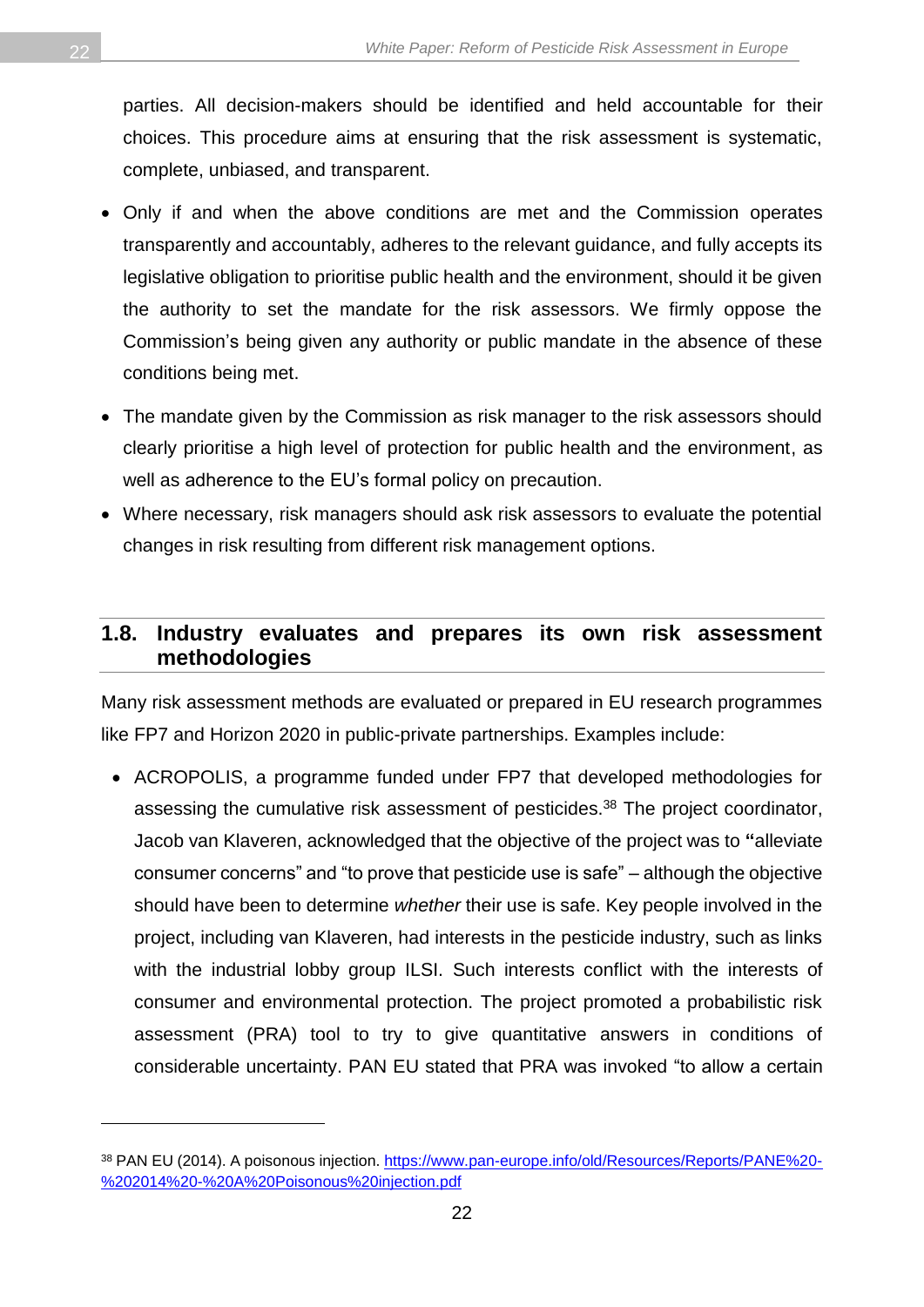level of health damage to people in an attempt to 'neutralise' the coming policy on [cumulative risk assessment]", which industry was unable to stop<sup>39</sup>.

• SEURAT<sup>40</sup>, another EU-funded program, argued for use of a risk assessment methodology called AOP, or adverse outcome pathway. AOP is a "mode of action" approach that industry has promoted for years, notably as an alternative to animal testing. Scientists apply AOP to guess whether adverse effects will develop in the body following chemical exposure, and if so, how. PAN EU stated in a report that AOP should not be used as a final decision-making method because it provides "an unknown level of prediction and cannot guarantee the high level of protection that is required by EU law". It is speculative, not empirical. People involved in this project had links with ILSI<sup>41</sup>.

Collaboration between industry and regulators to prepare or evaluate the rules for industry constitutes a clear conflict of interest because the pesticides industry is able to choose the standards against which its own 'homework' is to be 'marked'. There is a fundamental and irreconcilable conflict between the interests of the companies trying to place those products on the market and the public interest in health and environmental protection. In the area of tobacco, such irreconcilable interests are recognized by the WHO Framework Convention on Tobacco Control, which was designed to protect public health policies from commercial and other vested interests of the tobacco industry<sup>42</sup>.

#### **Proposed solutions**

 $\overline{a}$ 

When the EU and Commission fund research projects that work on risk assessment methods, the experts involved should NOT be employed by, or otherwise linked to, the regulated companies, as is often the case currently. EU research programmes should

<sup>39</sup> van Klaveren J (2011). Pesticide assessment. ACROPOLIS. [https://acropolis](https://acropolis-eu.com/object_binary/o4422_ACROPOLIS_03.pdf)[eu.com/object\\_binary/o4422\\_ACROPOLIS\\_03.pdf](https://acropolis-eu.com/object_binary/o4422_ACROPOLIS_03.pdf)

<sup>40</sup> SEURAT-1 (2018). Welcome.<http://www.seurat-1.eu/>

<sup>41</sup> PAN EU (2016). AOP: The Trojan horse for industry lobby tools? [https://www.pan-europe.info/sites/pan](https://www.pan-europe.info/sites/pan-europe.info/files/public/resources/reports/pan-europe-aop-report-8.8-dec-16.pdf)[europe.info/files/public/resources/reports/pan-europe-aop-report-8.8-dec-16.pdf](https://www.pan-europe.info/sites/pan-europe.info/files/public/resources/reports/pan-europe-aop-report-8.8-dec-16.pdf)

<sup>42</sup> FCTC – WHO Framework Convention on Tobacco Control (2008). Guidelines for implementation of Article 5.3. Protection of public health policies with respect to tobacco control from commercial and other vested interests of the tobacco industry. Adopted by the Conference of the Parties at its third session (decision FCTC/COP3(7)).

[http://www.who.int/fctc/treaty\\_instruments/Guidelines\\_Article\\_5\\_3\\_English.pdf](http://www.who.int/fctc/treaty_instruments/Guidelines_Article_5_3_English.pdf)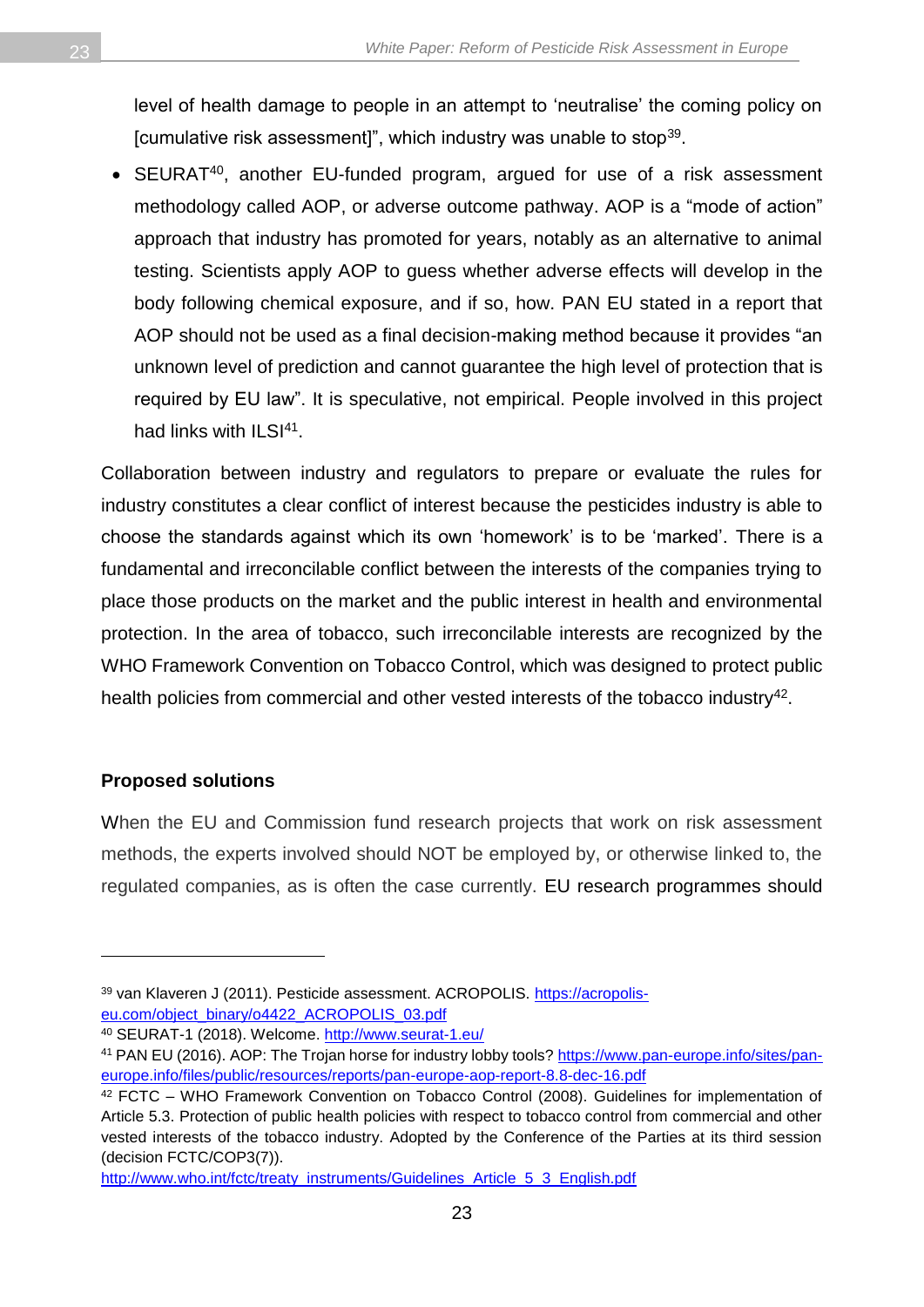fund independent academics without conflicts of interest with industry to inform policymakers' decisions about risk assessment guidelines and methods.

Regulators should decide on the rules for risk assessment independently of industry through a transparent decision-making process. Risk managers should take explicit and accountable responsibility for setting fundamental guidelines, to which risk assessors should conform (or give reasons for not conforming). Those guidelines should not be invisible and negotiated in secret between government and industry but should be decided by risk managers in open meetings, in deliberations with all interested parties, in order that decision-makers can be made democratically accountable for their choices.

In the interim, while industry-linked people are still involved in EU-funded programmes, the scope of industry's involvement should be fully disclosed, clearly defined, and limited. Industry should have no role in setting risk assessment policies, beyond that of a stakeholder that can respond to public consultations in the same way as a concerned NGO. Industry should not participate in decision-making or in selecting or providing members of expert panels.

#### <span id="page-23-0"></span>**1.9. There is no meaningful post-authorisation monitoring**

Despite the provisions of Regulation (EC) 1107/2009, there is hardly any postauthorisation monitoring of the impact of pesticide use in the EU member states to ensure that the rules and their implementation are adequate to protect humans, animals, and the environment. Examples of the monitoring that should be routinely carried out (but often is not) include the volume and type of pesticides used by farmers, the location, and what restrictions were applied; environmental levels of pesticides; and exposure levels of farm animals and humans, including bystanders and residents living near sprayed fields. Moreover, there is a trend in EU Member States' governments to cut the workforce of environmental policing agencies, which makes the situation worse.

#### **Proposed solutions**

• Each Member State should implement routine national monitoring for human, farm animal, and environmental levels of pesticides and outcomes. Protection goals should be established to determine when exposures exceed health targets. On a case-bycase basis, epidemiological studies should be commissioned. Industry should pay the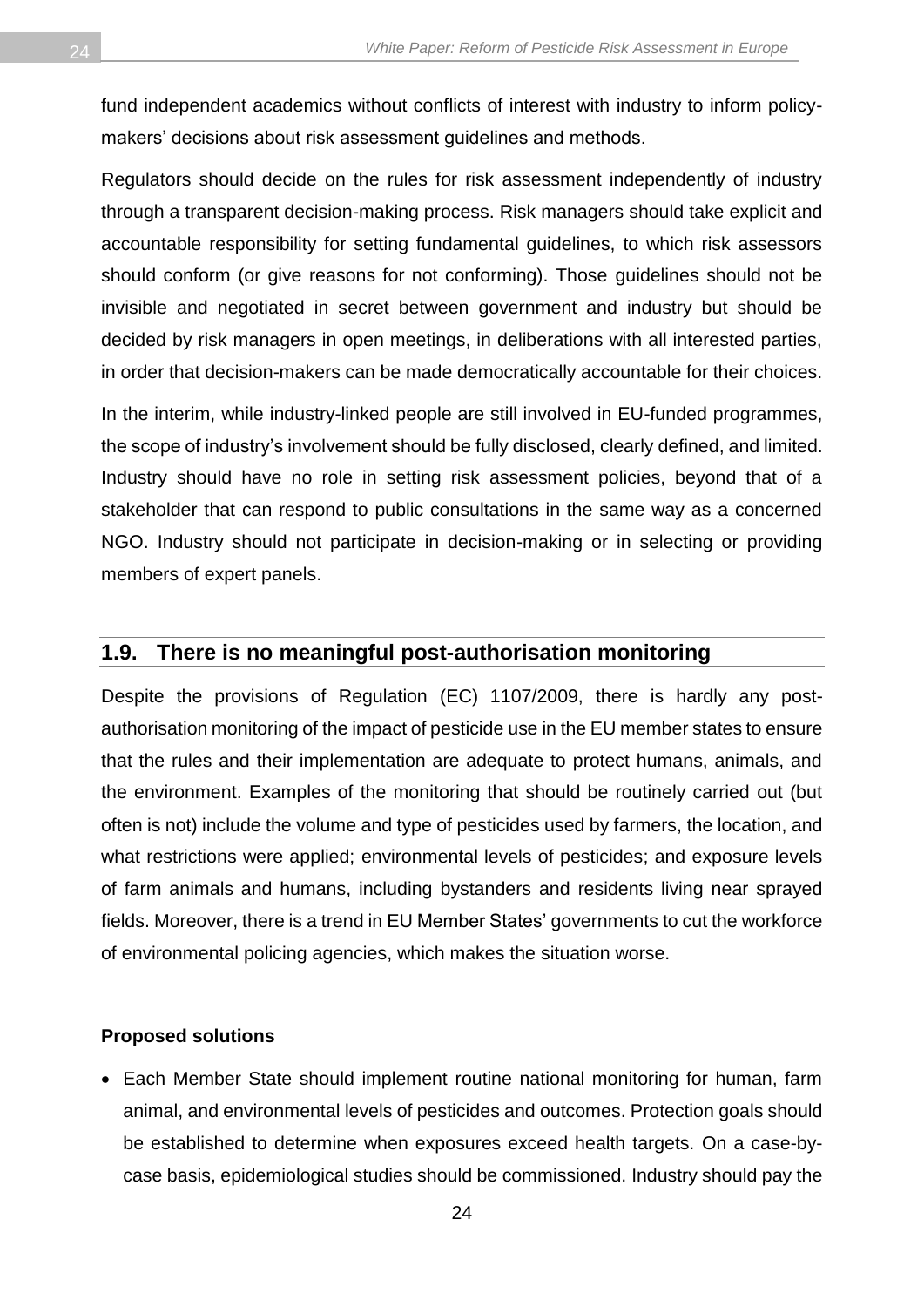costs of both monitoring and testing but these should be managed and conducted by independent bodies.

- Routine national inspections of farmers' pesticide use should be carried out.
- Data on pesticide use in the EU as a whole, and at the level of each Member State, should be publicly available. These data should include the names of pesticides used, as well as volumes, locations, and frequency. National authorities should set up a central register to receive complaints by citizens and farmers on pesticide exposure, relating to pesticide drift, illegal or even legal uses, driven by health or other concerns. If complaints reveal a negative impact upon health or the environment related to the use of certain pesticides, then national authorities are currently legally obliged to review such authorisations and notify the Commission and the other Member States $^{43}$ .

<sup>43</sup> See Regulation 1107/2009: for formulations, see Article 44, "Withdrawal or amendment of an authorisation"; for active substances, see Article 21, "Review of approval".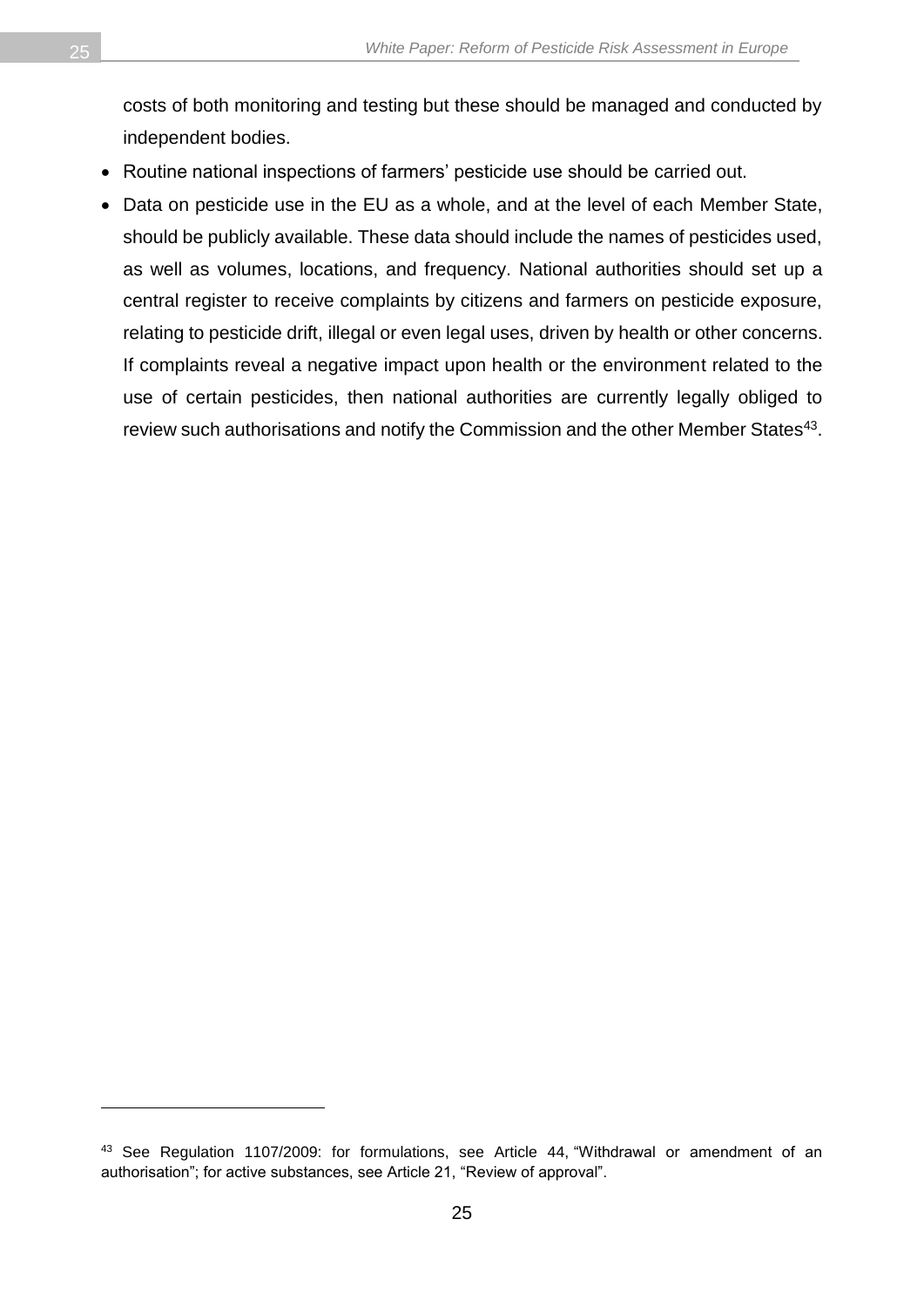## <span id="page-25-0"></span>**2. Methodological shortfalls – Evidence generation and analysis**

#### <span id="page-25-1"></span>**2.1. Test methodologies are outdated and testing is incomplete**

Some of the current regulatory testing protocols are conceptually and technically out of date and therefore not sensitive enough. This increases the potential for serious adverse effects of pesticides to go undetected. In addition, even the available regulatory safety tests for pesticides on endocrine disruption, immunotoxicity, and developmental neurotoxicity are seldom applied. For example, in the data requirements for pesticides with endocrine disrupting properties, additional assessment of neurotoxic or immunotoxic effects in long-term life-cycle experiments that cover potential harm from exposure during sensitive periods of life remains optional.

#### **Proposed solutions**

- Data requirements should be modernised to establish regulatory safety testing of sufficient sensitivity. Major adverse health effects that are currently not sufficiently covered (e.g. endocrine disruption, developmental neurotoxicity and immunotoxicity, adipogenicity and metabolic disorders, and epigenetic effects) should be included. New and/or additional test protocols will be needed in order to form a complete toxicity assessment.
- A protocol covering most of the adverse outcomes at once in a single experiment could save testing time and spare animals, as compared to existing guidelines where different endpoints are tested in separate studies (e.g. Manservisi et al. 2017)<sup>44</sup>.
- For pesticides already on the market, endpoints that are missing from older test guidelines should be addressed before approvals can be renewed.
- Sufficient flexibility must be built into the process so that new insights into serious adverse effects on health can promptly be taken into consideration, even when they are not specifically covered by regulatory data requirements (e.g. epigenetic changes and behavioural effects and disorders).

<sup>44</sup> Manservisi F, Babot Marquillas C, Buscaroli A, Huff J, Lauriola M, Mandrioli D, Manservigi M, Panzacchi S, Silbergeld EK, Belpoggi F (2017). An integrated experimental design for the assessment of multiple toxicological end points in rat bioassays. Environ Health Perspect 125:289–295. <http://dx.doi.org/10.1289/EHP419>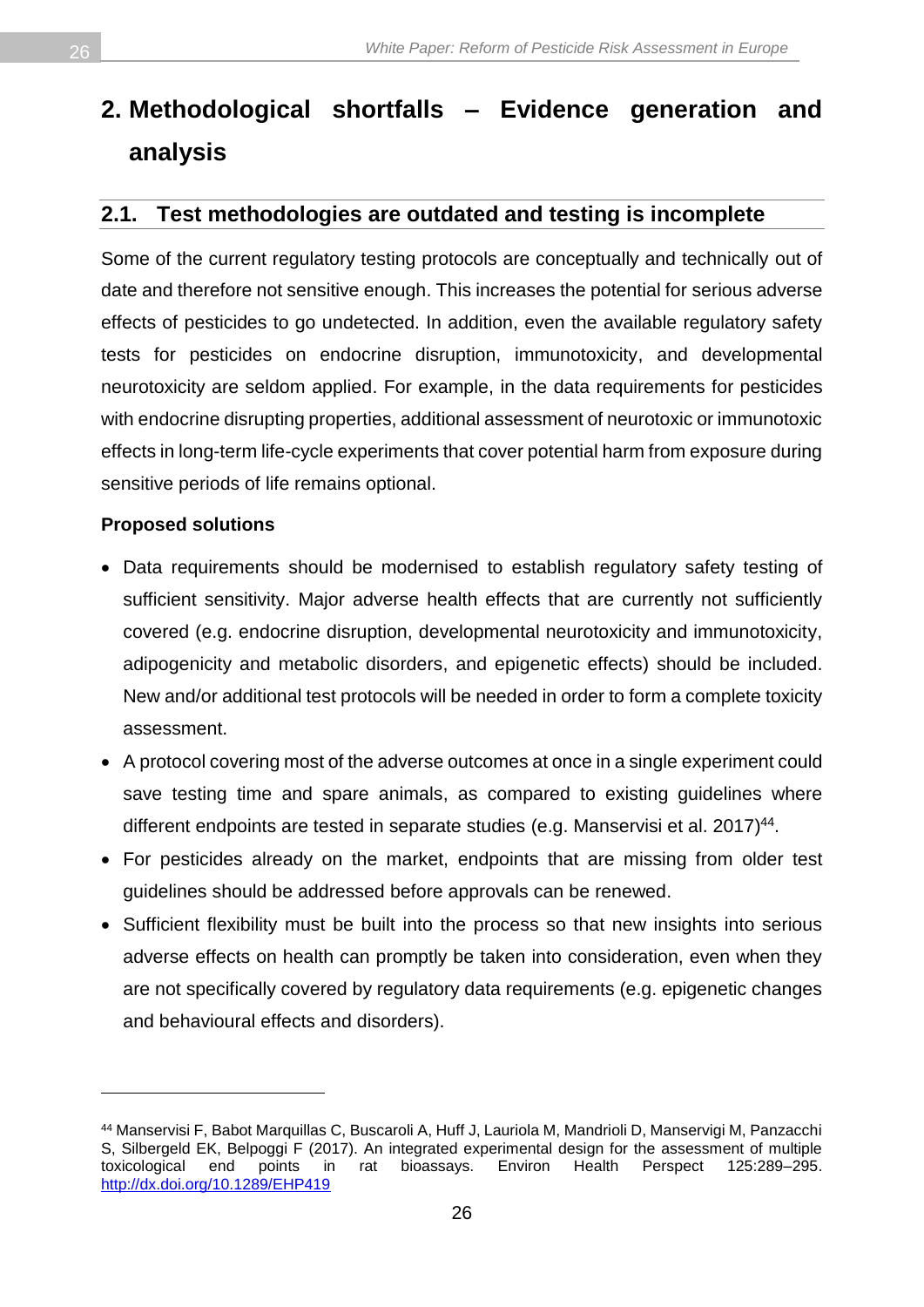#### <span id="page-26-0"></span>**2.2. Incomplete dossiers and assessment reports are wrongly accepted**

Currently the Rapporteur Member States illegally approve the admissibility of incomplete dossiers/applications. Common data gaps include the adverse effects of metabolites, impurities, effects on non-target organisms (e.g. birds, fish, and frogs).

It is EFSA's role to identify these data gaps, along with any areas of concern. However, the EU Commission (DG SANTE) and Member States often do not wait for the missing information to be supplied but approve the authorisation of the substance in question, requesting the missing information to be submitted at a later date as "confirmatory information" (within a period of several months, depending on the missing data). In some cases, even after this period has elapsed, the applicant asks for further extensions or delivers confirmatory information that is incomplete.

Regulation (EC) 1107/2009 Article 6(f) indicates that "derogations" should only be allowed in exceptional circumstances (in cases where new data requirements were adopted during the evaluation or for information considered confirmatory in nature) – but currently derogations are applied on a large scale, allowing chemicals market access even when they do not comply with the legal requirements.

#### **Proposed solutions**

- Completeness of the dossiers should be ensured by a single body (e.g. EFSA), in a standardised way.
- The Rapporteur Member State must comply with its obligations under EU law and reject applications (dossiers) that do not include all the data required by Regulation (EC) 1107/2009 from the start, following the principle, "No data, no market". At a later stage in the application procedure, the EU Commission is also obliged by Reg. (EC) 1107/2009 to refuse the authorisation of pesticides with data gaps or areas of concern identified by EFSA.
- Pesticides that were previously authorised with outstanding data gaps and lack of confirmatory data should be immediately re-evaluated.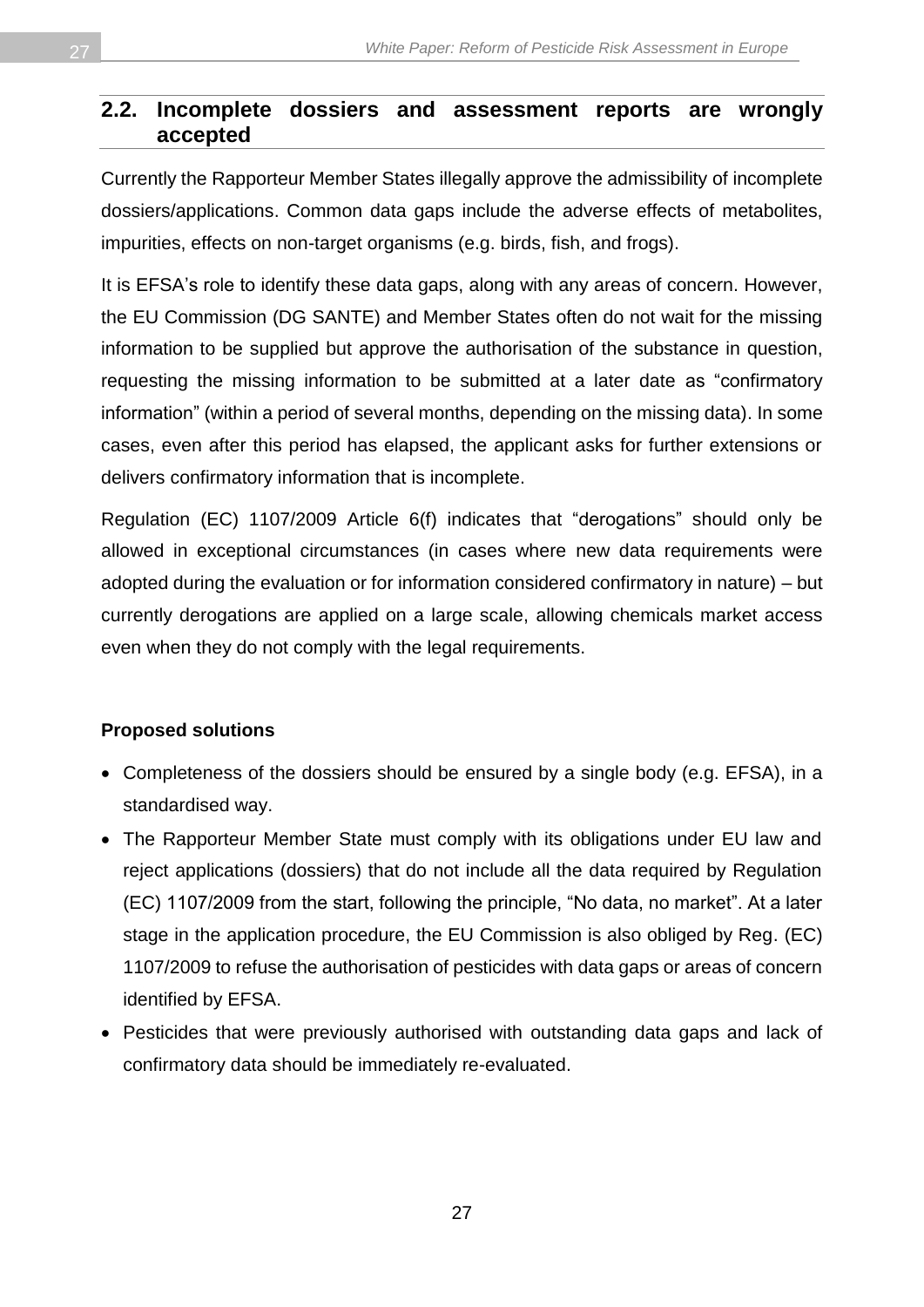#### <span id="page-27-0"></span>**2.3. Harmful pesticides continue to be authorised in the EU without restrictions**

Pesticides for which the body of evidence indicates certain harmful effects to humans, animals, or the environment, or for which EFSA identifies areas of concern that remain unresolved, continue to be approved and used, against the provisions of Regulation (EC) 1107/2009 and the Sustainable Use of Pesticides Directive (2009/128/EC). Member States argue that the pesticide in question is too important for agriculture and will impact the competitiveness of the EU in the international market, as foreign exporters may request an 'import tolerance' for active substances in their food products that are not in use in EU. Such pesticides are often authorised together with recommendations to restrict certain uses or apply mitigation measures (e.g. to set buffer zones), but the implementation and effectiveness of these measures are never verified. The precautionary principle enshrined in EU law is not applied.

#### **Proposed solutions**

- All pesticides for which the body of evidence indicates any harmful effects to humans, animals, or the environment, or for which EFSA indicates areas of concern, should be banned, or their use restricted. In case of uncertainty, the precautionary principle should be applied.
- In all cases the risk assessor and the risk manager (RMS, EFSA and the Commission) should ensure that Member States fully comply with the Sustainable Use of Pesticides Directive 2009/128/EC, under which farmers should:
	- o Use synthetic chemical pesticides only as a last resort, giving preference to nonchemical alternatives or to pesticides of low risk
	- o Implement strict mitigation measures (e.g. buffer zones)
	- o Reduce volumes of pesticide use, and
	- o Explicitly adopt and implement a policy of substituting less safe compounds with safer ones.
- The Commission should ensure that each Member State has a Farm Advisory Service (FAS), with the expertise to inform farmers on pest management methods other than the use of pesticides.
- EU farmers should be motivated to improve their practices without being 'punished' by markets. Thus, the Commission should ban imported products that contain residues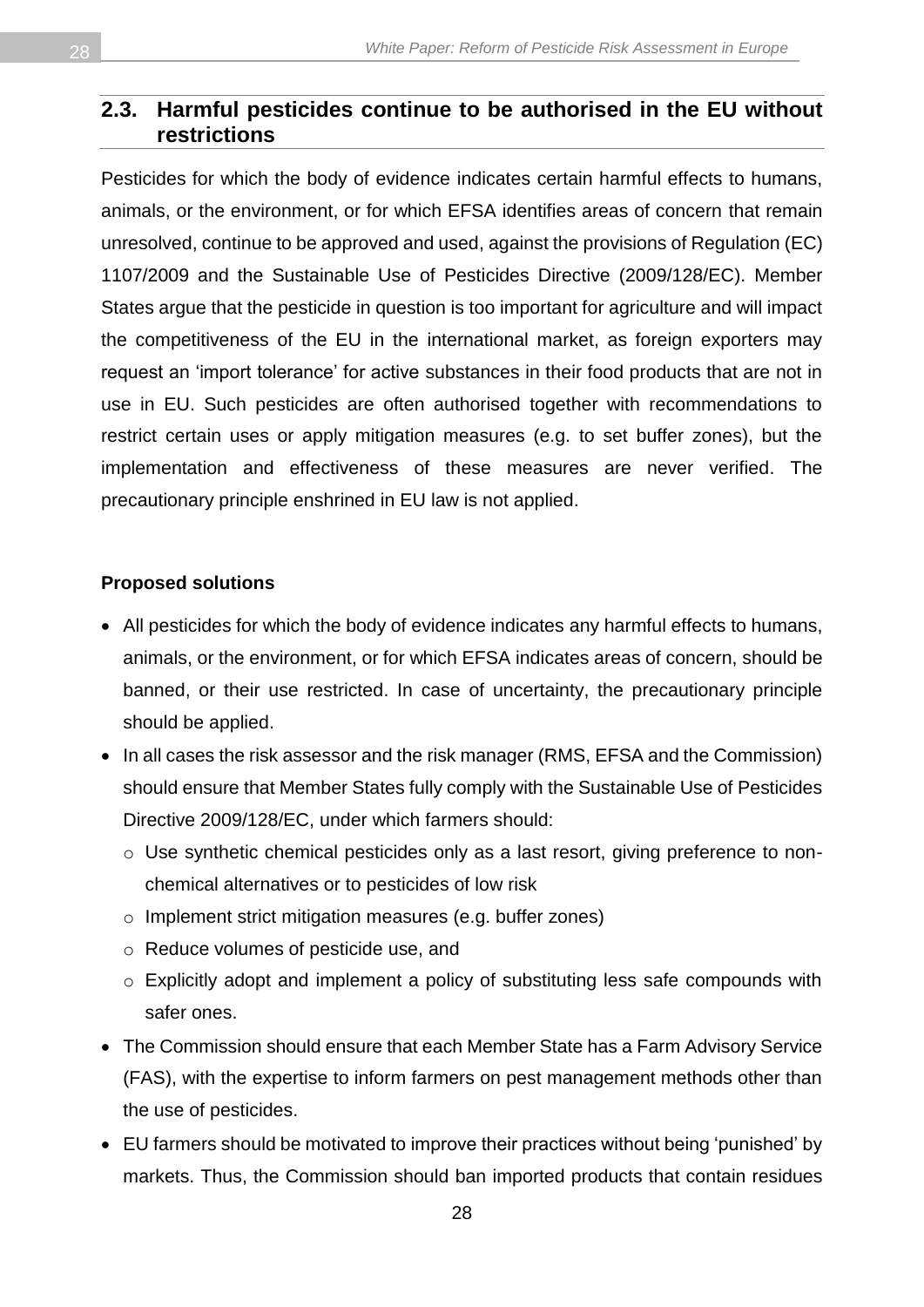of non-approved pesticides, or that contain residues of any pesticide exceeding the EU's permitted maximum residue levels, with no exceptions.

#### <span id="page-28-0"></span>**2.4. In some cases, the RMS takes the applicant's assessment of the evidence at face value**

In some cases, the RMS takes the applicant's assessment at face value and/or limits the remit of its assessment to the applicant's assessment. For example, in the glyphosate assessment, the BfR (German health institute) missed significant increases in tumours in glyphosate-exposed animals<sup>45</sup> as a result of initially relying on industry's own evaluation of the studies without performing the necessary check of comparing the summaries with the original studies<sup>46</sup>.

#### **Proposed solutions**

 $\overline{a}$ 

All RMS must be mindful of their legal obligations under Regulation 1107/2009:

- According to Article 11.2: "*The rapporteur Member State shall make an independent, objective and transparent assessment in the light of current scientific and technical knowledge"*
- The assessment itself should not be of the industry assessment but of (Article 11.1) "*whether the active substance can be expected to meet the approval criteria".*

#### <span id="page-28-1"></span>**2.5. Peer-reviewed scientific literature is used in a limited, biased, and unintegrated way**

The application dossier for a pesticide active substance must by law include independent scientific peer-reviewed open literature<sup>47</sup>. However, the literature reviews carried out by industry often omit large numbers of academic studies<sup>48</sup>. The few academic studies that

<sup>45</sup> GMWatch (2017). EU authorities broke their own rules and brushed aside evidence of cancer to keep glyphosate on the market. July 13.<https://gmwatch.org/en/news/latest-news/17724>

<sup>46</sup> Clausing P (2017). Glyphosate and cancer: Authorities systematically breach regulations. GLOBAL2000. [https://gmwatch.org/files/GLO\\_02\\_Glyphosat\\_EN.pdf](https://gmwatch.org/files/GLO_02_Glyphosat_EN.pdf) (p.3).

<sup>47</sup> Regulation 1107/2009, Article 8(5) and EFSA (2011). Submission of scientific peer-reviewed open literature for the approval of pesticide active substances under Regulation (EC) No 1107/2009. <sup>48</sup> PAN Europe (2014). Missed and Dismissed. [https://www.pan-](https://www.pan-europe.info/old/Resources/Reports/PANE%20-%202014%20-%20Missed%20and%20dismissed.pdf)

[europe.info/old/Resources/Reports/PANE%20-%202014%20-%20Missed%20and%20dismissed.pdf](https://www.pan-europe.info/old/Resources/Reports/PANE%20-%202014%20-%20Missed%20and%20dismissed.pdf)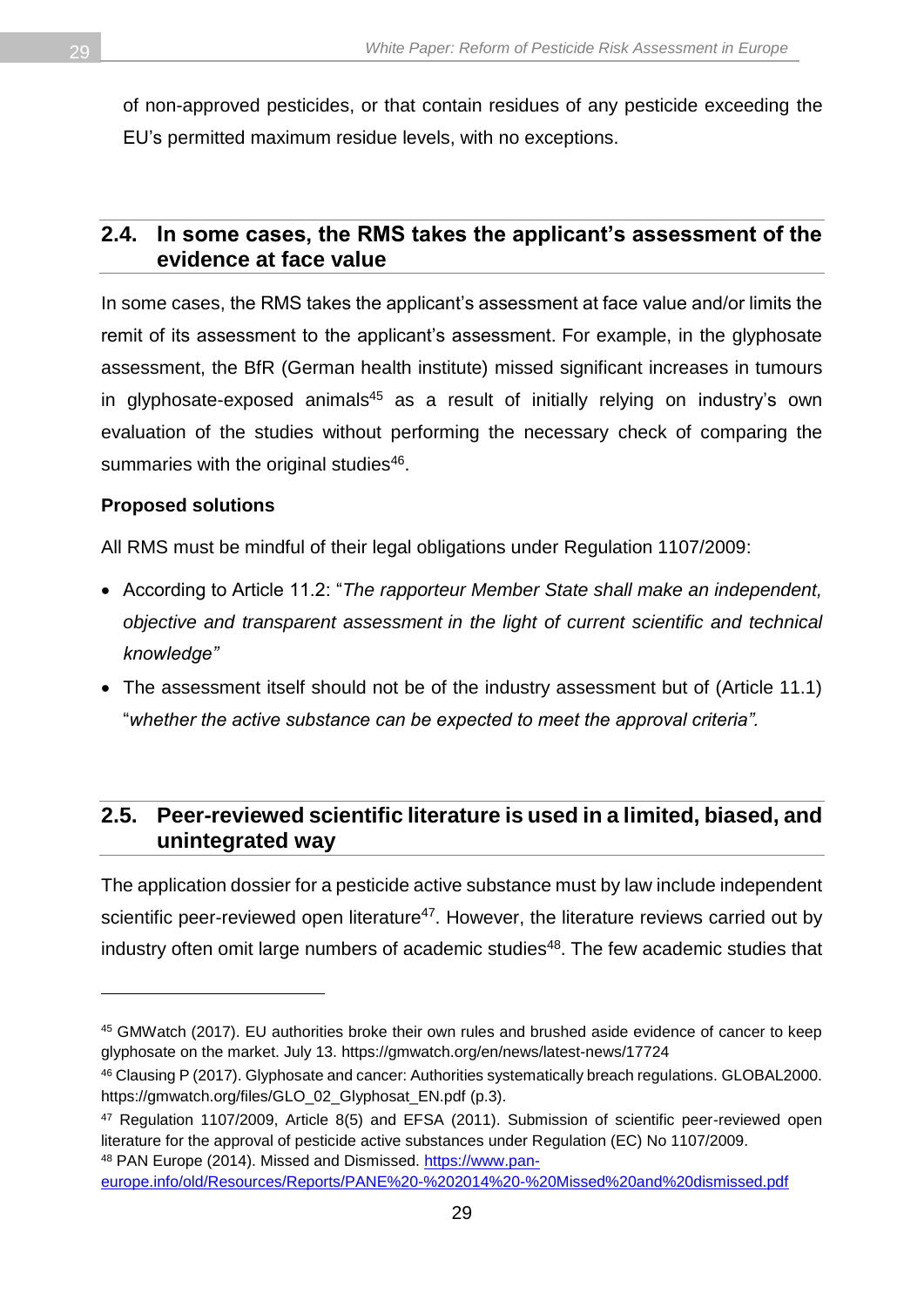are found are then either excluded from the evaluation as non-relevant for reasons that do not relate to their scientific relevance to the question at stake (e.g. the Klimisch criteria<sup>49</sup> are used to exclude results originating from non-GLP or OECD-protocol studies) – or they are given very limited weight as a source of information about the toxicity of chemicals.

In contrast, studies compliant with GLP (Good Laboratory Practice) and OECD test guidelines are by default accepted as being reliable, relevant, and adequate for the risk assessment, even when the results are poorly reported. There is almost no integrated assessment of regulatory and scientific studies; instead, industry regulatory studies are played off against studies conducted by researchers who are independent from industry.

#### **Proposed solutions**

 $\overline{a}$ 

The Rapporteur Member State (RMS) and the Commission must ensure that the applicant complies with its obligation to submit all published and unpublished literature on the active substance being considered for authorisation renewal, using the fundamental principles of systematic review<sup>50,51</sup>. If properly applied, systematic review methods provide objectivity and transparency to the process of collecting and synthesizing scientific evidence in a strategic manner, enabling unbiased conclusions to be reached on the impact of pesticides on human and environmental health.

In systematic reviews, relevance should be defined in terms of the extent to which the outcomes, exposures, and (where applicable) the population studied are informative of potential health risks in humans or non-target organisms. For a fully transparent and systematic review of the scientific literature, the following points should be taken into consideration:

<sup>49</sup> The "Klimisch criteria" are named after the employee of BASF who published them in a journal. They evaluate the relevance and reliability of studies based on whether they conform to OECD test guidelines and are GLP compliant. However, adherence to OECD test guidelines and GLP does not mean that a study is better than a non-OECD/GLP study published in a peer-reviewed journal, neither does it guarantee the quality of interpretation of the findings. And the "Klimisch criteria" are not a scientifically valid standard for evaluating the quality of a study from the independent peer-reviewed literature.

<sup>&</sup>lt;sup>50</sup> Rooney AA et al (2014). Systematic review and evidence integration for literature-based environmental health science assessments. Environmental Health Perspectives 122(7). <https://ehp.niehs.nih.gov/1307972/>

<sup>&</sup>lt;sup>51</sup> EFSA (2010). Application of systematic review methodology to food and feed safety assessments to support decision making. EFSA Journal.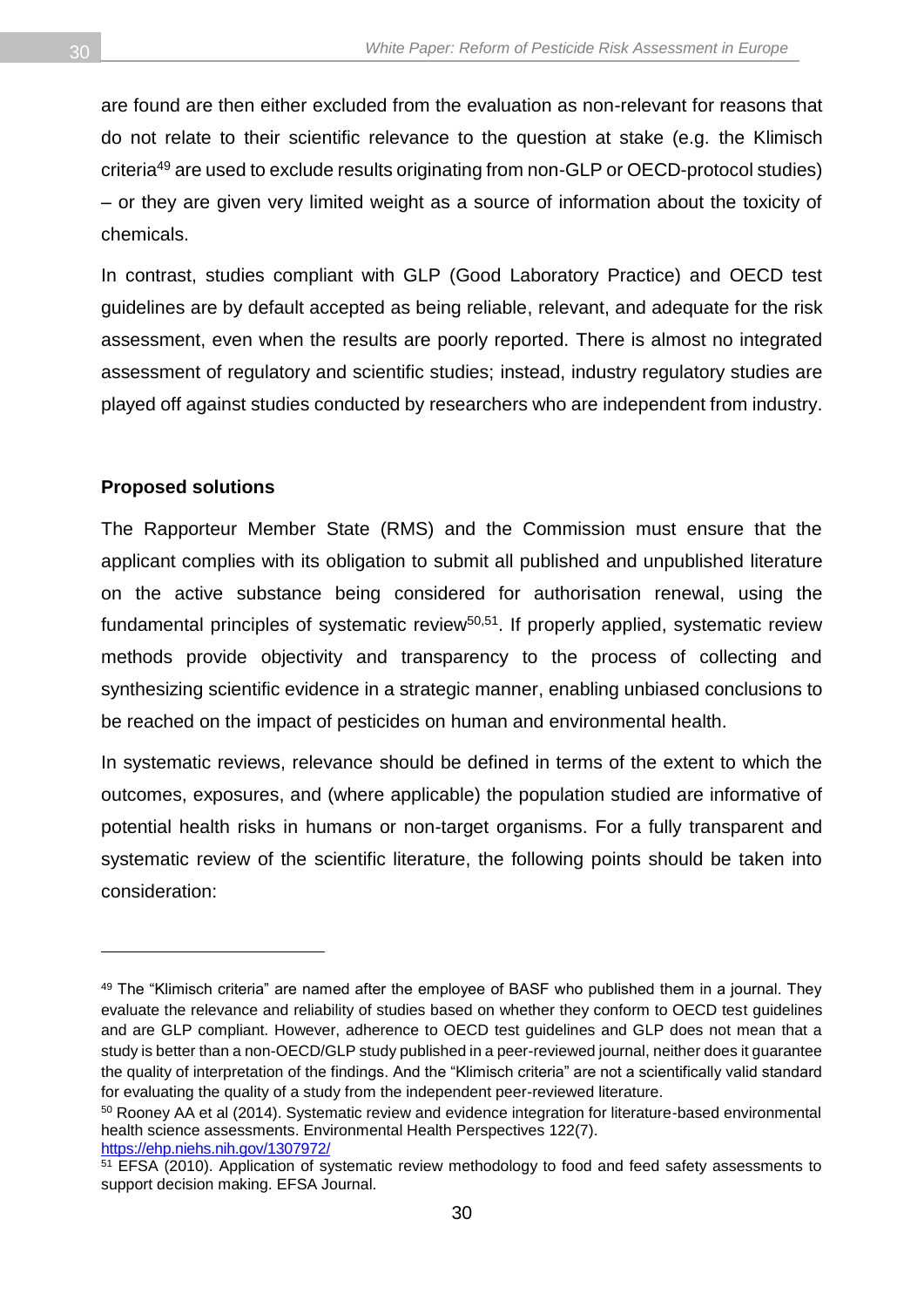- It is scientifically unacceptable to dismiss studies simply because they do not adhere to OECD protocols and GLP rules, which are designed for industry studies. OECD/GLP studies and academic studies should be considered to be complementary in identifying the potential and actual effects of pesticides. Academic studies that are not constrained by OECD guidelines or GLP protocols – since they are not performed for regulatory purposes – may be more informative on potential unanticipated adverse effects, as that they may test for effects beyond what is foreseen in the OECD test guidelines.
- Just because a scientific study is not OECD/GLP compliant does not mean that an endpoint within the study is irrelevant to risk characterisation. Studies reporting adverse effects other than those examined in official regulatory testing are relevant for regulatory purposes and must be considered in risk assessments.
- Studies of pesticide formulations, studies of isolated active ingredients, and studies using different routes of exposure than those described in guidelines, should be included in a systematic review and weighed for relevance. For example, evidence about the toxicity of whole formulations is more directly relevant than studies of isolated active ingredients, as it reflects the use of the pesticide in the field once authorisation has been granted.
- Industry-sponsored evaluations of the scientific evidence must be considered as having a risk of bias since they are financed by the industry that has a commercial interest in placing the chemicals on the market (see 1.1 for the proposed solution to this problem).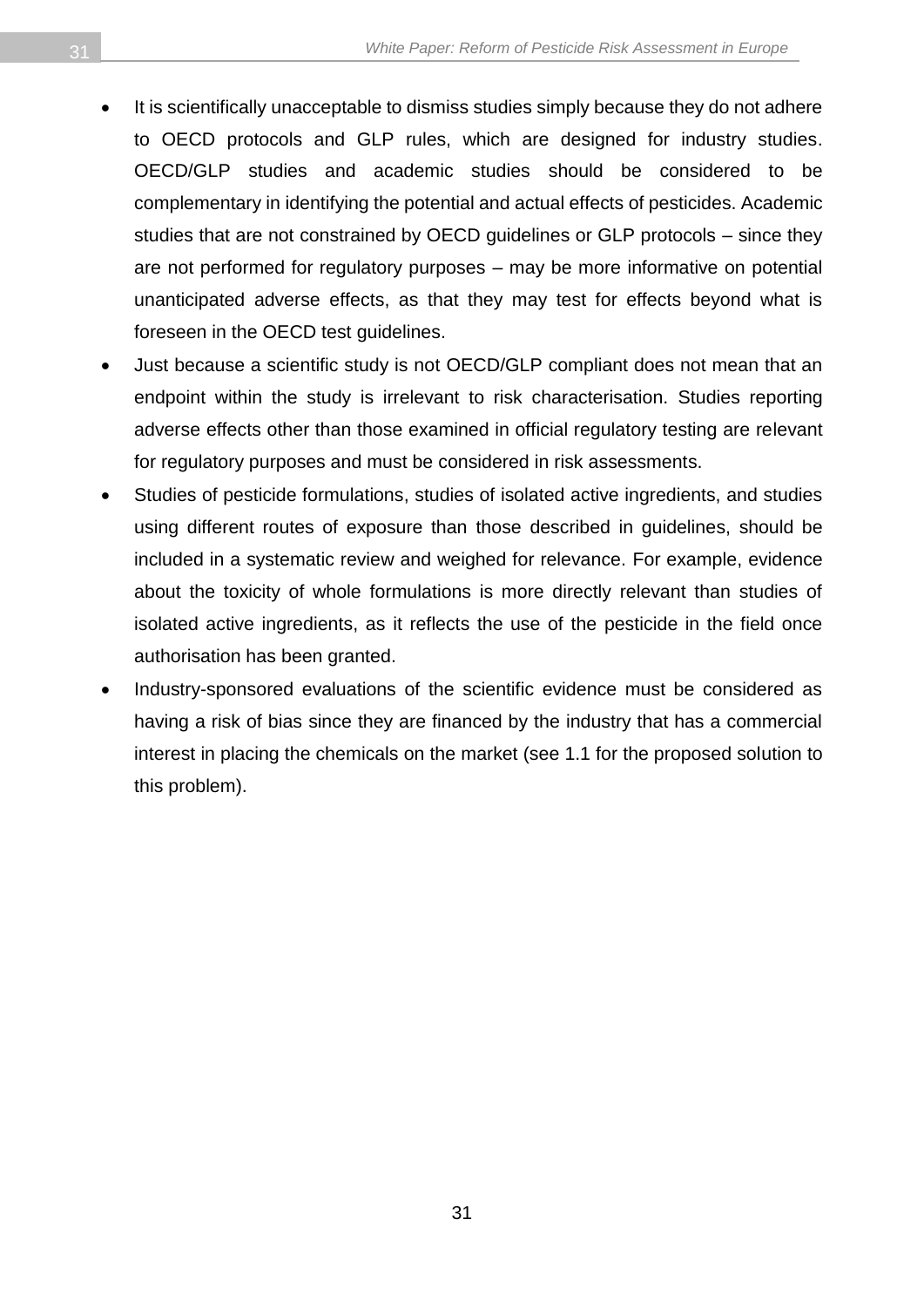#### <span id="page-31-0"></span>**2.6. Scientific evidence for adverse effects is frequently dismissed for unscientific and non-transparent reasons**

Invalid reasons for dismissing scientific evidence for adverse effects include (but are not limited to<sup>52</sup>) claims that the observed effect(s) is:

- within the range of historical control data and therefore spontaneously occurring. The cited historical control data is generally unpublished and unavailable to the public.
- a secondary effect to overall toxicity
- non-relevant for humans (or to wildlife populations in cases of non-target organisms), in cases when species other than the standard species of regulatory toxicity studies were used
- inconsistent with data from other studies.

#### **Proposed solutions**

 $\overline{a}$ 

The above arguments should be accepted as valid only when a scientific evidence-based justification is provided. Otherwise they are purely speculative and should be deemed unacceptable.

Adverse effects observed in animal studies should be evaluated and given weight according to explicit and consistent scientific criteria, established by a panel of independent scientists and applied in a systematic review.

Historical control data must not be used to dismiss significant effects found in treated animals following comparison with concurrent control of non-exposed animals. Studies and risk assessments should follow the OECD Guidance Document 116 *on the Conduct and Design of Chronic Toxicity and Carcinogenicity Studies*, which stipulates that the concurrent control data provide the most valid comparison. The Guidance imposes stringent restrictions on the type and source of historical control data that may be used, as well as on how these data are used.

<sup>52</sup> Clausing et al (2018). Pesticides and public health: An analysis of the regulatory approach to assessing the carcinogenicity of glyphosate in the European Union. Journal of Epidemiology and Community Health. Mar 13.<http://jech.bmj.com/content/early/2018/03/06/jech-2017-209776>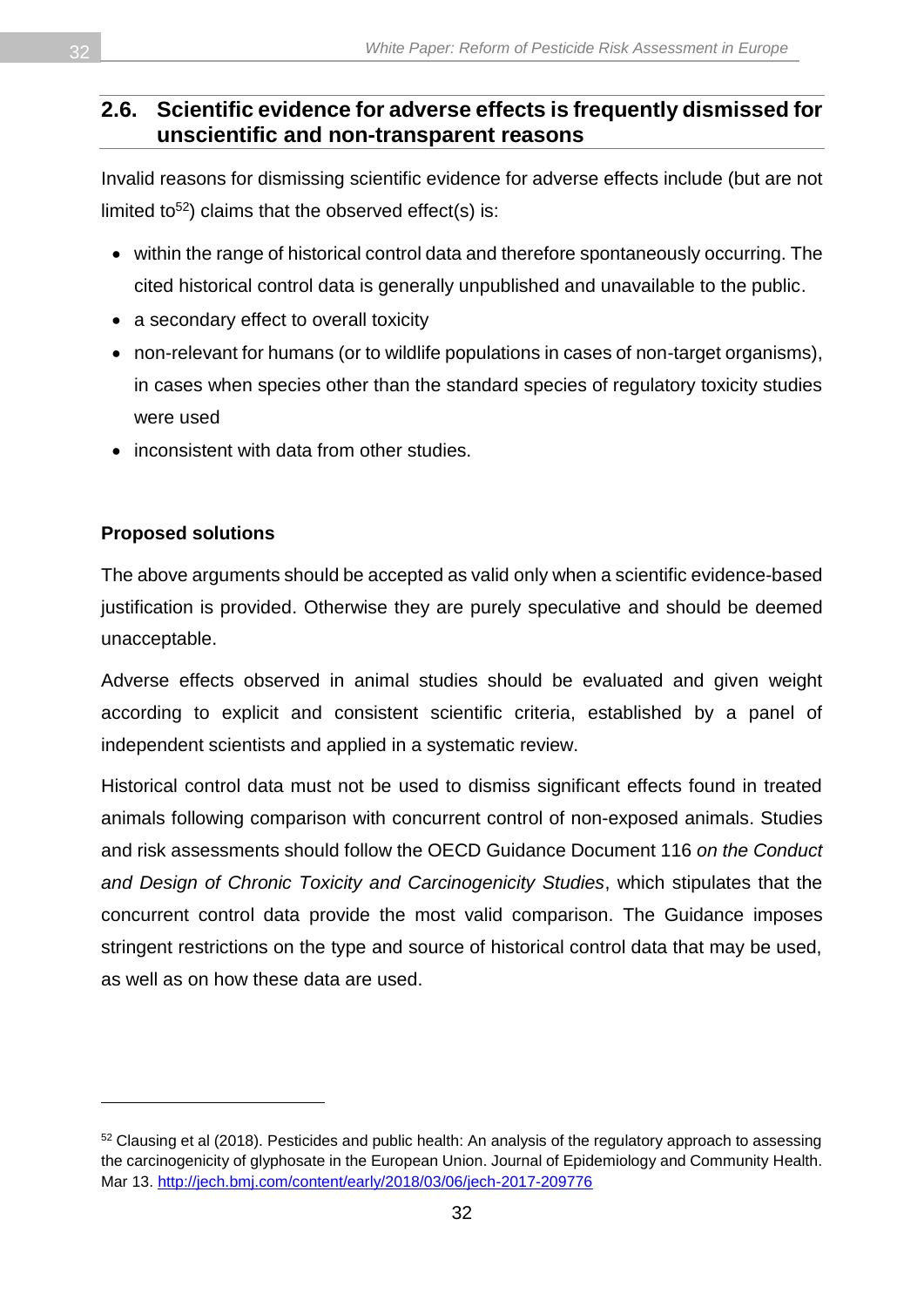In the analysis and interpretation of results from laboratory studies, the analysis should match the design. If animals are exposed to different concentrations of the substance, a trend analysis should be mandatory.

#### <span id="page-32-0"></span>**2.7. Toxicity of pesticide formulations is not addressed**

Decisions on pesticide authorisations are made based on an assessment of the toxicity of the declared "active ingredient" of the pesticide product. Co-formulants<sup>53</sup> and adjuvants<sup>54</sup> are considered secondary and the toxicity of the whole mixed formulated pesticide products – which are the actual exposures experienced by humans – is not evaluated. Frequently, academic studies on effects of formulated products are dismissed completely from the assessments and are not taken into consideration at all, even in the overall evaluation of the active substance. Moreover, most co-formulants are considered to be proprietary secrets and remain undisclosed.

#### **Proposed solutions**

 $\overline{a}$ 

A worst-case reference formulation containing the highest concentration of active substance(s) and adjuvants that the applicant would consider marketing should be defined. Dilutions of this formulation should be tested in long-term *in vivo* studies to try to identify a no-observed-adverse-effect level (NOAEL).

All pesticide ingredients should be assessed in a tiered approach, alone and in combination (formulation). In the first tier, substances should be tested *in vitro* in highthroughput assays to assess endpoints such as endocrine disruption, neurotoxicity, or genotoxicity. When an active ingredient, adjuvant, or formulation leads to a positive result in a bioassay, this should trigger higher-tier animal testing for the specific endpoint, using realistic levels of exposure in sensitive *in vivo* tests. This would be in agreement with the opinion on the risk assessment of chemical mixtures from EFSA, which recommends a whole mixture approach to encompass any unidentified materials

<sup>53</sup> Co-formulants are substances or preparations which are used or intended to be used in a plant protection product or adjuvant, but are neither active substances nor safeners or synergists.

<sup>&</sup>lt;sup>54</sup> Adjuvants are defined as mixtures or preparations which are marketed separately and are mixed with a plant protection product before use to increase the product's efficacy.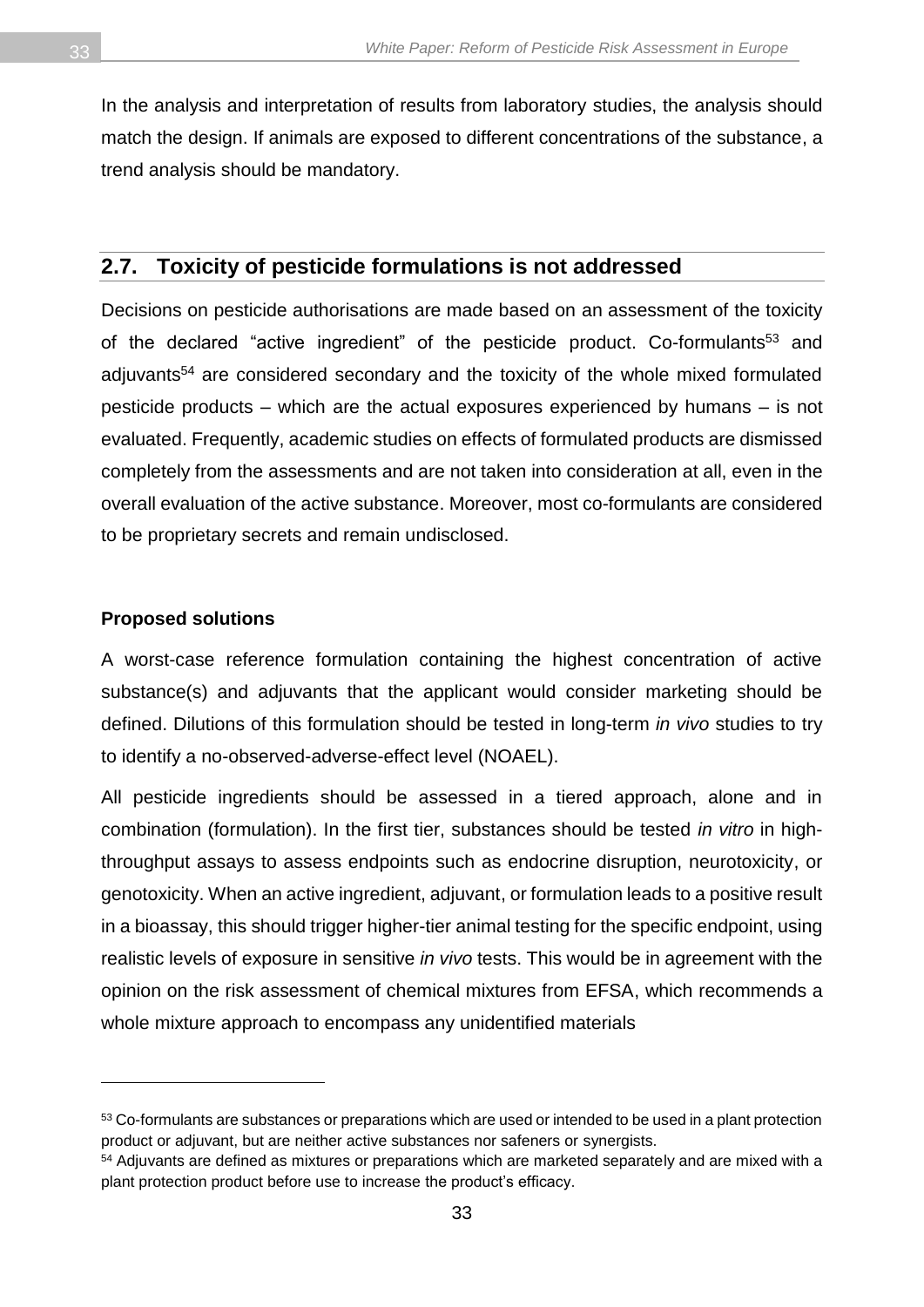in mixtures and interactions between mixture components<sup>55</sup>.

Despite the shortcomings of tests performed in animals and the frequently expressed desire to minimise such testing, *in vivo* toxicological studies on rodents are still necessary to assess endpoints that *in vitro* toxicity assays cannot assess.

Non-regulatory studies on formulated products containing the primary pesticide active ingredient in the risk evaluation should be included in the risk assessment by taking them into consideration in the weight of evidence approach.

Information on adjuvants and co-formulants should be published, notwithstanding industry pleas for commercial confidentiality. Adjuvants, as much as active ingredients, must be considered as "emissions into the environment". According to Article 4.4(d) of the Aarhus Convention on public access to documents and Article 6 (1) of the Aarhus Regulation EC No 1367/2006 on the application of the provisions of the Aarhus Convention, information relating to emissions into the environment has to be disclosed since there is an overidding public interest (Article 4.2; Reg. EC 1049/2001).

#### <span id="page-33-0"></span>**2.8. Toxicity of pesticide mixtures is not addressed**

In real-life conditions, people are always exposed to several chemicals (including pesticides) at the same time. These chemicals may work through similar and/or interacting mechanisms, with both options bringing additional risks. In fact, farmers often use cocktails of pesticide products on their crops. Despite the political decisions (enshrined in Reg. EC 296/2005 and EC 1107/2009) to take combination effects into account, the potential effects of chemical mixtures are still ignored in risk assessment and in risk management policy-making. This is also the case for the assessment of chemicals across the board. These omissions create a dangerous blind spot and prevent public authorities from regulating real-life exposures to mixtures of chemicals.

 $\overline{a}$ 

<sup>55</sup> EFSA (2013). Scientific report of EFSA: International frameworks dealing with human risk assessment of combined exposure to multiple chemicals EFSA Journal 11(7):3313. <https://efsa.onlinelibrary.wiley.com/doi/epdf/10.2903/j.efsa.2013.3313>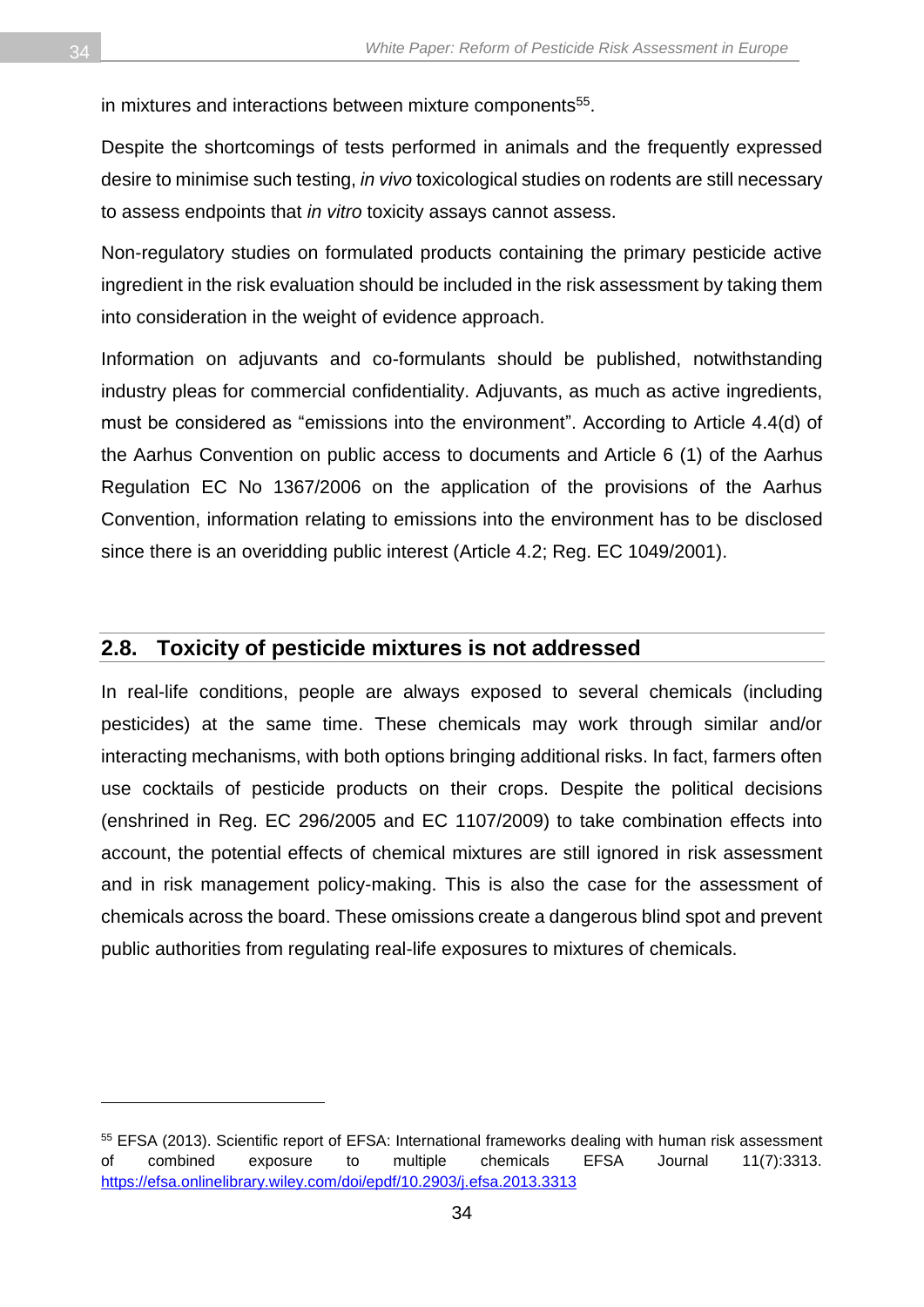#### **Proposed solutions**

- Prioritise the testing and evaluation of mixtures in the following order: (1) coformulated products; (2) products approved to be mixed prior to application; (3) based on post-approval monitoring, pesticide ingredients that are frequently encountered simultaneously in residue analyses.
- The identity of all components of pesticide mixtures must be disclosed. A full set of toxicological data must be made available for all these components in order to facilitate a transparent risk assessment.
- The possible combination effects of chemicals should be evaluated by an overarching risk assessment of the toxicological data of all components of the mixtures (including adjuvants of formulations), with a consideration of common mechanisms. Tailored testing should be performed that would enable toxicity to be evaluated from interactions with receptors as well as toxicokinetics and metabolism.
- Currently the NOAEL taken from an animal study is divided by an uncertainty or safety factor of 100, in order to extrapolate from animal studies to the exposed human population and set a "safe" dose (acceptable daily intake or ADI). This factor supposedly accounts for potential differences in response across species (e.g. rats and humans), as well as across individuals of the same species: a 10-fold factor is used for inter-species variability and a 10-fold factor for intra-individual variability, even though evidence suggests that variability can be greater than implied by those figures. Where a combination analysis is not carried out, an extra safety factor of at least 10 should be applied to address potential mixture toxicity, resulting in a total safety factor of at least 1000.

#### <span id="page-34-0"></span>**2.9. Weight of evidence is misused**

The variability of biological responses, as well as differences in study methods and statistical power, can result in individual studies producing "contradictory" results (e.g. an observed effect can be statistically significant in some studies, but not in other similar ones).

Risk assessors often claim to use an approach called "weight of evidence" (WoE) to reconcile such contradictions. However, WoE is currently inadequately formalized as a methodology and is not documented in sufficient detail to provide transparency of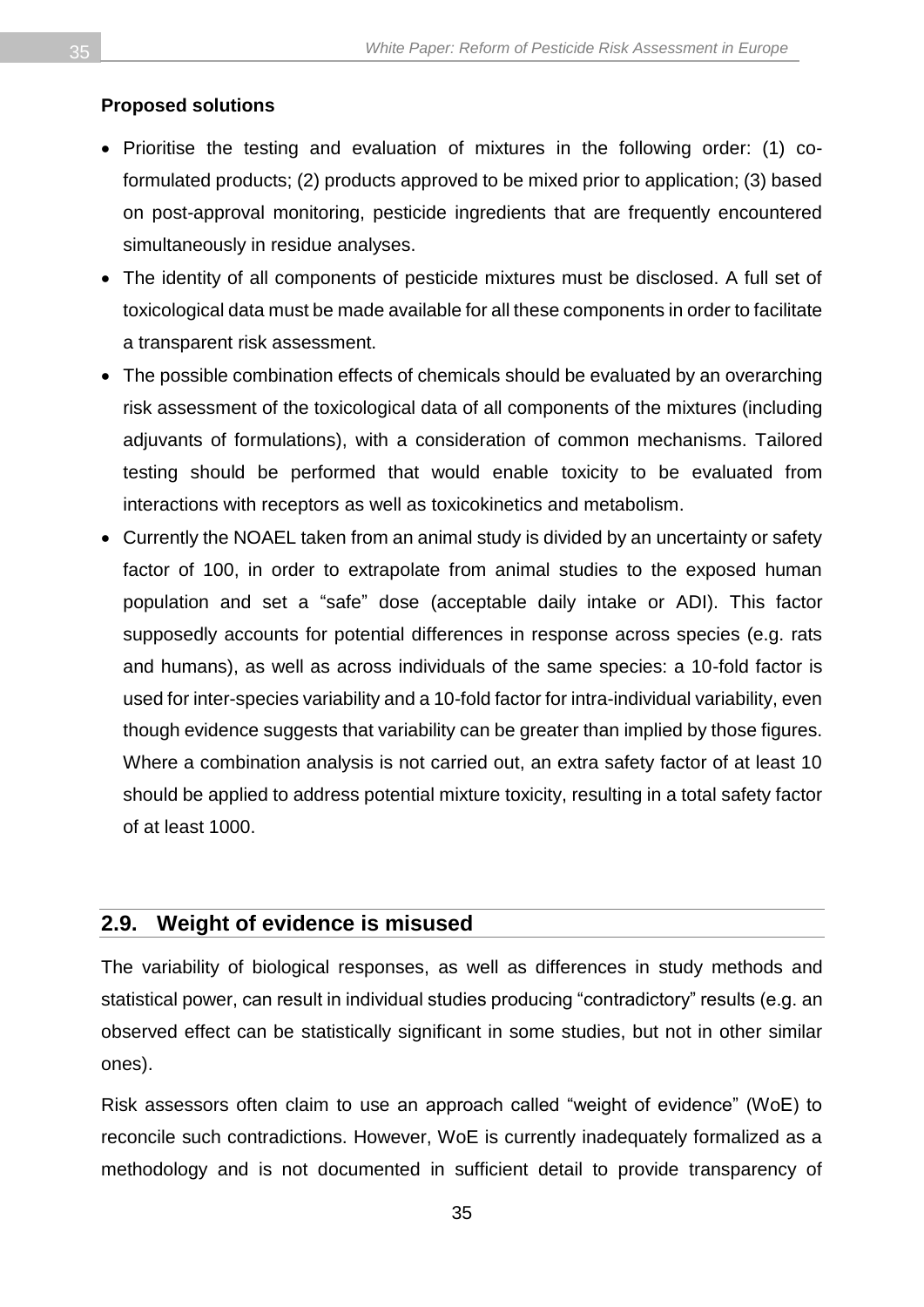approach when used. Relevant results are dismissed, outcomes of the assessments seem flawed, and it is not possible to determine if disagreement is due to misapplication of methods, genuine scientific uncertainty, or biased processes.

#### **Proposed solutions**

Use of WoE must be transparent and should include explicitly systematic approaches. The common practice of simply stating that a WoE approach was followed is insufficient. It needs to be specified which (of many) criteria have been used to select relevant studies and how they have been weighed.

Furthermore, an integrated approach should be mandatory (Rooney et al, 2014)<sup>56</sup>. For instance, if evidence comes from both animal studies and epidemiology, and both lines of evidence are limited but point in the same direction, their mutual support must become part of the WoE. Assessing and dismissing them separately because evidence from each area was "too light" is not a scientifically valid approach.

 $\overline{a}$ 

<sup>56</sup> Rooney AA, Boyles AL, Wolfe MS, Bucher JR, Thayer KA (2014). Systematic review and evidence integration for literature-based environmental health science assessments. Environ Health Perspect 122:711–718.<http://dx.doi.org/10.1289/ehp.1307972>